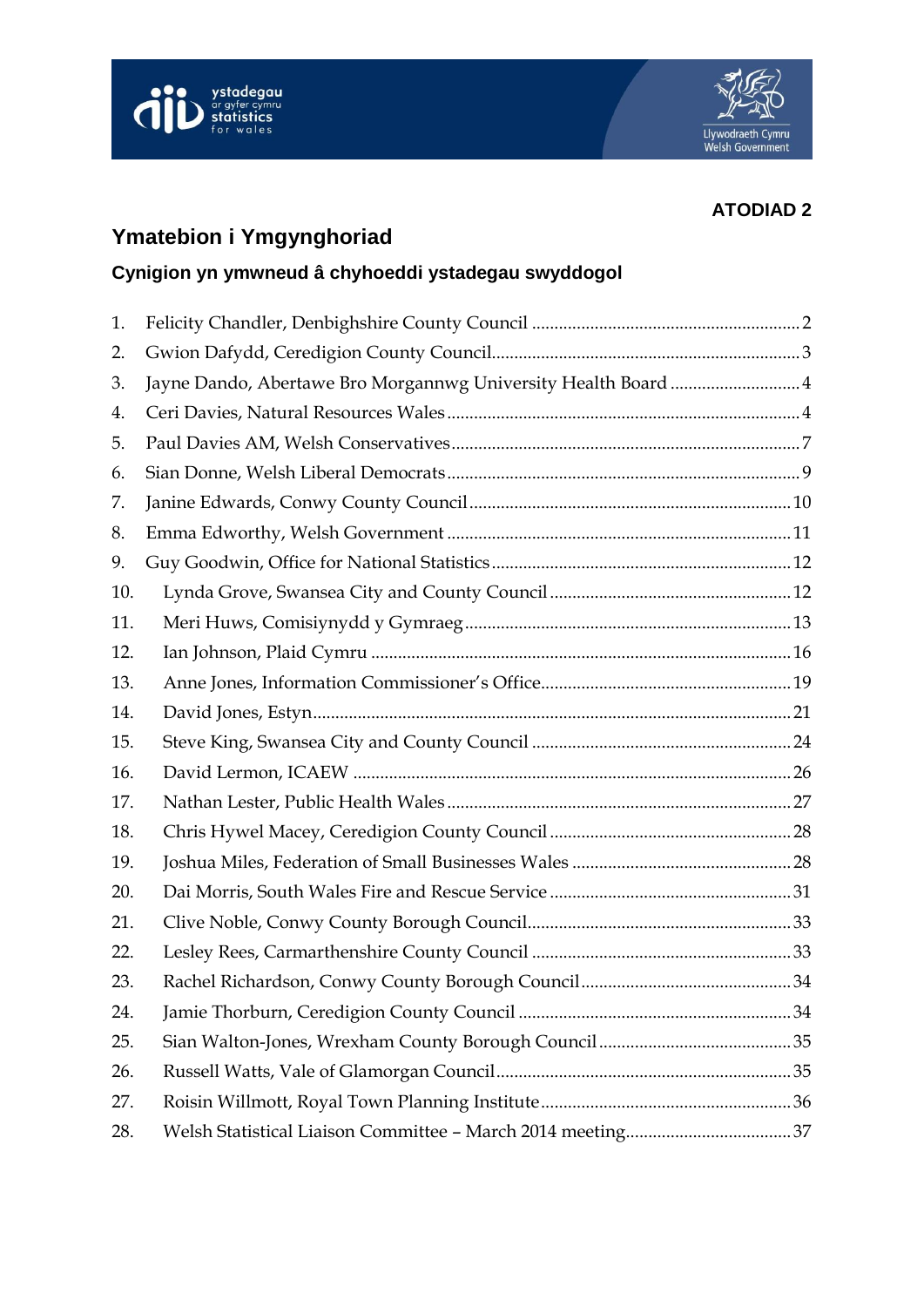# **1. Felicity Chandler, Denbighshire County Council**

Hello,

Please find below our response to the consultation for the STATS3 data collection.

1. What impact will these proposals have on your work?

I deal with supplying the Stats3 data and the proposals for this is to simply reduce the frequency of the data collection. The impact it would have would depend on what is being proposed as the new frequency of collection. At present, the annual data collection means that we have the information to hand and so it only takes a few days to compile and check the data. We keep the timesheets for staff for the last 2 to 3 years here so if the data collection was to be reduced to more than every 3 years, we may struggle to compile the information requested and would not feel confident that it was as accurate as it is now. When it is time to collate this information, it takes about 3 full days of employee time each year, so whilst I feel that reducing the frequency of data collection would make the process of starting again more difficult, I think it would only add an extra half day to the time. All in all, 3.5 days of employee time over a 3 year period is much better than 3 days every year. I would suggest that this is a good idea but should be no less than on a 3 year basis.

2. What do you use the statistics for?

We do not use these statistics in my department, just supply the data.

3. Do you agree with the focus on making datasets available in an open format with more analytical - but less frequent - statistical releases?

As we do not use these ourselves I can only answer from an outside perspective. The analytical stats are helpful as they give clear results and clarity of using this data for meaningful progress. However, I do feel that there is a risk that some useful data may be missed as it is not included in the analysed results. If these are too focused then some departments may find it too difficult to use the data. Is there a method for people to contact the organisation and request certain background data/information for a small financial charge to minimise this risk? The frequency will be a key issue I feel. Some companies may need to alter their working practices in order to accommodate this but there could potentially be a working group set up where companies who need certain data on a more frequent basis are in touch with each other and can share this data within that group. Whilst this would provide a smaller sample of data it could still be useful for those wanting a regular drip-feed of information to benchmark against, measure progress, determine trends and make adjustments to their workforce etc.

4. Where we are proposing to stop or reduce the statistics that are available, are there dependencies between our statistics and your work that we have not considered? None that I am aware of at present.

5. Are there particular issues of timing that we should consider when planning for reducing the frequency of statistics?

As mentioned, three yearly would be our preference as any longer than this between collation of data would mean that we cannot ensure the data provided is accurate due to accessibility. For the Stats3 schools data, the data captured is for one day out of each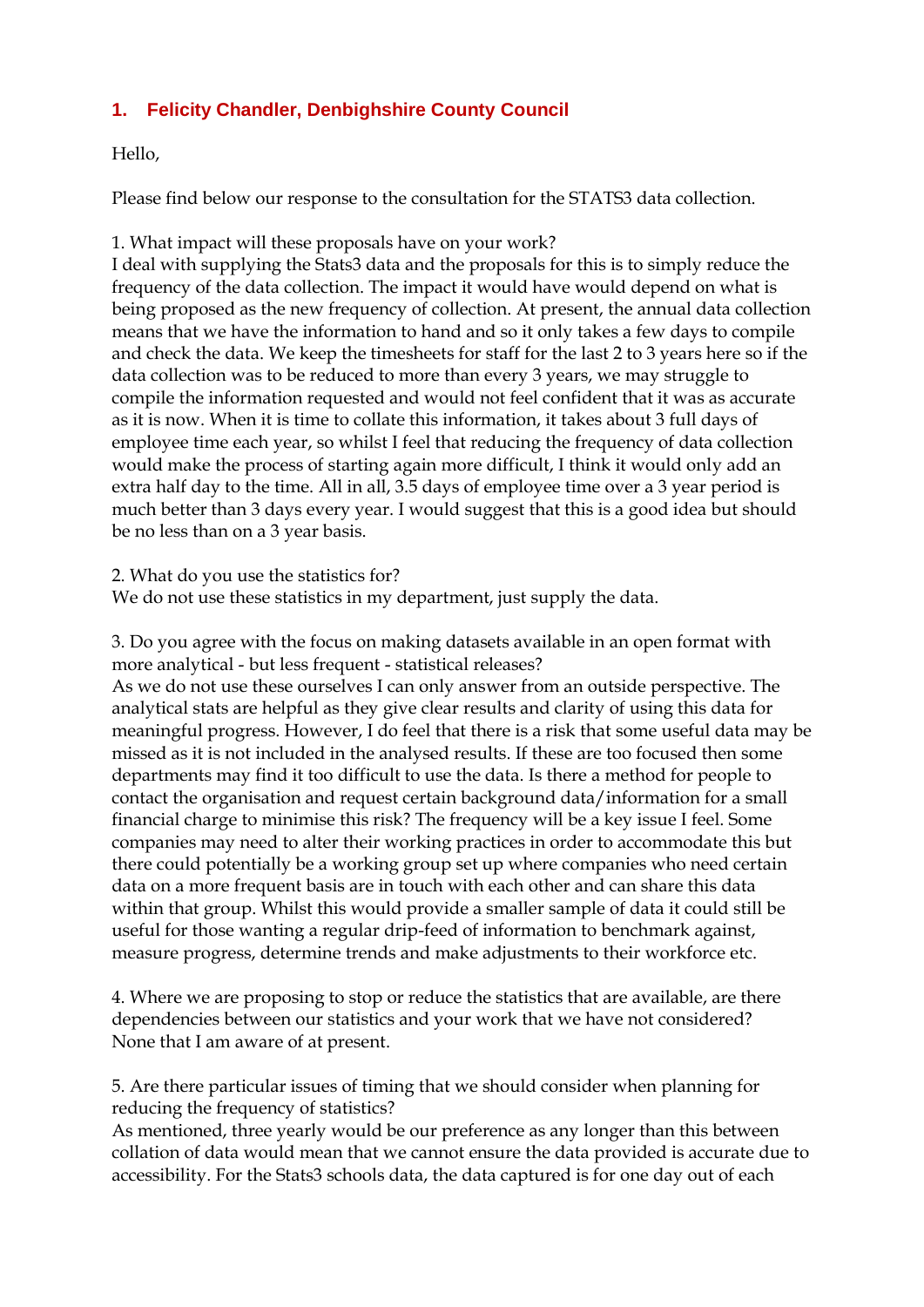year. I think that if this is reduced to a less frequent period, the data requested needs to be reflective of the last 3 years i.e. not just one day each 3 years. I feel this will not accurately show any trends or patterns otherwise. One day each year over the last 3 years would be better although for accurate data a true reflection of the year I feel that one day each term might also be more accurate, or an average for the last 12 months, such as the average FTE of teachers in primary schools, all the vacancies for the last 2 months etc. This will produce more data but will be a more accurate reflection of the situation each year. Also, I feel this would be better following the academic year rather than a calendar year. The data requested tends to be for a day in the middle of January but there can be changes following the Christmas period that have not yet been reflected on our systems so again the data provided might not be a true reflection. An average of the year would be the most accurate but an alternative could be to request the data for a day at the start of December. This would be towards the end of a term which minimises the chance of inaccurate data (any changes due to staff records would be for the next year at this time).

Thank you

# <span id="page-2-0"></span>**2. Gwion Dafydd, Ceredigion County Council**

Helo,

Rwy'n defnyddio nifer o'ch setiau data yn y maes addysg, er enghraifft, canlyniadau CA4, asesiadau athrawon, data CYBLD etc. yn enwedig y data sydd i'w ddarganfod ar StatsWales. Sylwaf nad yw'r cyhoeddiadau mwyaf pwysig (i mi) yn mynd i gael eu heffeithio gan y broses hon, ond teimlaf fod oedi mawr rhwng rhai o'r cyhoeddiadau a phryd y bydd y data ar gael ar StatsWales, er enghraifft data gwaharddiadau a chanlyniadau CA4/5. A dweud y gwir, mae'n haws i mi drin y data fel lawrlwythiad o StatsWales na mynd trwy pob cyhoeddiad a mewnbynnu'r data fy hun mewn i daenlenni, sydd yn gallu achosi data anghywir i gael ei storio gennyf ("human error"). Mae diddordeb mawr gennyf yn y tablau sirol gan fy mod yn cymharu Ceredigion ag awdurdodau tebyg yng Nghymru, ac nid yw'r data penodol rwyf ar ei ôl yn y cyhoeddiadau bob tro, felly mae'r aros tan fod StatsWales yn cael ei ddiweddaru yn gallu bod yn boendod. Felly nid oes gen i unrhyw wrthwynebiad i beidio cyhoeddi cymaint o ddatganiadau ond buaswn yn disgwyl i hyn ryddhau mwy o amser yr ystadegwyr i gadw StatsWales yn fwy "live" o ganlyniad.

Ar ôl trafod gyda rhai cyfoedion mewn adran arall yng Ngheredigion, teimlaf mae'r unig gyhoeddiadau sy'n sefyll allan yw'r rhain <http://wales.gov.uk/statistics-and-research/local-area-summary-statistics/?lang=cy>

Gan fod rhain yn dod a data o sawl adran wahanol at ei gilydd, byddai'n anodd iawn i ni goladu'r data ynghyd o'r nifer o wahanol dablau StatsWales. Efallai mod yn anghofus, ond nid yw'r cyhoeddiad hwn wedi bodoli ers mwy na 2/3 blynedd beth bynnag felly teimlaf ei fod yn wastraff ei ddileu mor gynnar mewn i'w fodolaeth.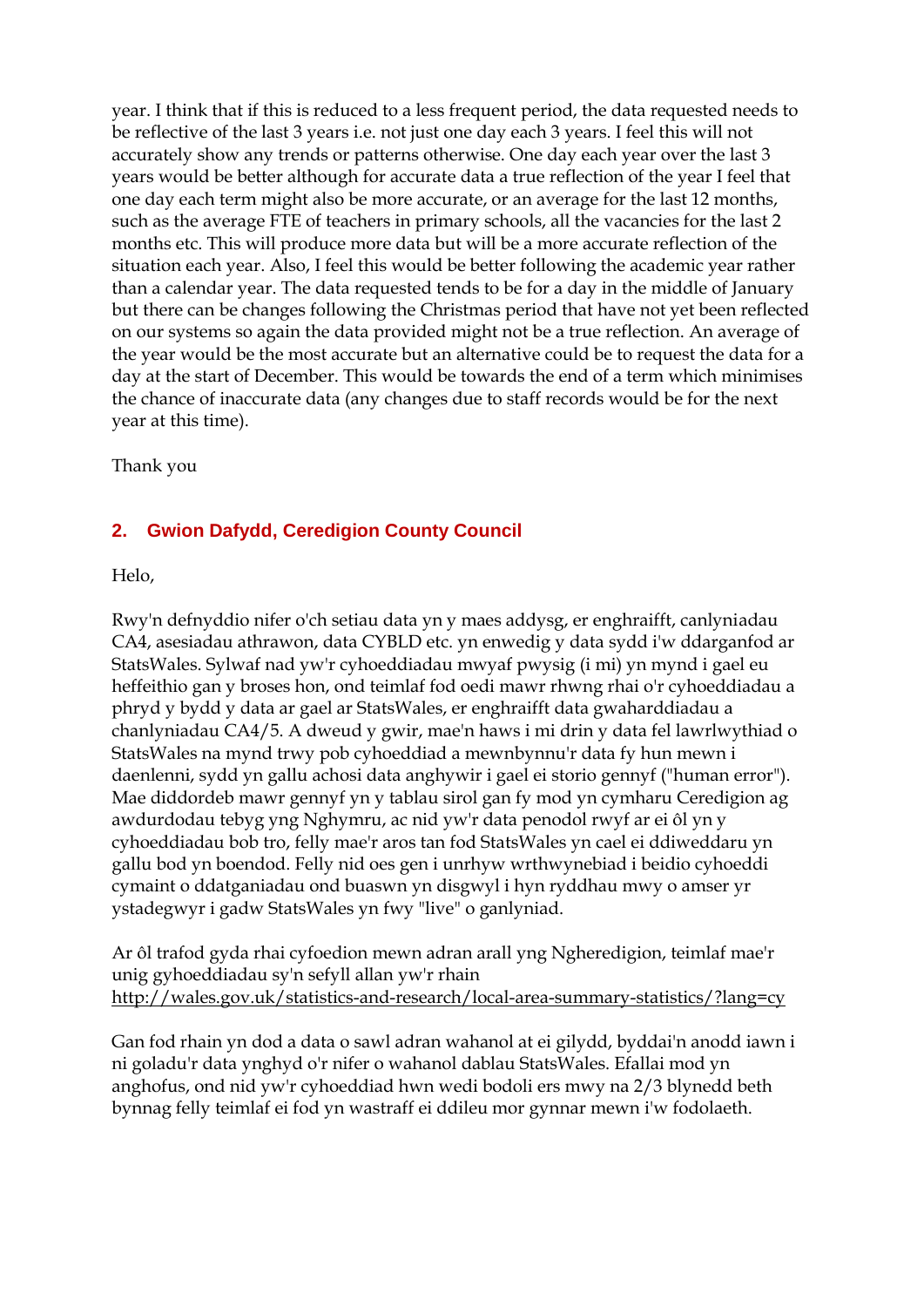# <span id="page-3-0"></span>**3. Jayne Dando, Abertawe Bro Morgannwg University Health Board**

Thank you for the opportunity to comment on the Welsh Government Consultation on proposals concerning official statistics.

Annex 1 includes under the proposal to "reduce the number of stats bulletins that we produce that simply duplicate stats on Wales that are readily available from other organisations" a reference to "NHS Staffing" (although the link in the annex is not live).

It is noted that whilst Workforce Education Development Services, NHS Wales Shared Services Partnership, provides data to Welsh Government from the NHS Wales Data Warehouse, it does not publish any data and does not make NHS Wales staffing information available via a web site.

It is therefore assumed that Stats Wales will continue to publish NHS Wales staffing information.

# <span id="page-3-1"></span>**4. Ceri Davies, Natural Resources Wales**

# **Welsh Government Consultation: 'Proposals concerning the publication of Official Statistics' Response from Natural Resources Wales**

Natural Resources Wales is the principle advisor to the Welsh Government on the environment, enabling the sustainable development of Wales' natural resources for the benefit of the people, the economy and wildlife. Our purpose is to ensure that the natural resources of Wales are sustainably maintained, enhanced and used, now and in the future.

As an evidence-based organisation, Natural Resources Wales welcomes the opportunity to respond to this consultation on the Welsh Government's proposals on the publication of official statistics. Our response is based on our dual role both as a producer of Official Statistics (and other statistical data) and as a user of many of the environmental, social and economic statistics which are currently published by the Welsh Government.

Our response is provided below in relation to the questions outlined in the consultation document.

# **What impact will these proposals have on your work?**

As one of the organisations named in the Official Statistics (Wales) Order 2013, Natural Resources Wales welcomes the opportunity to work more closely with the Welsh Government on the production and publication of those Official Statistics for which we are responsible. As we develop our role in this area, we are keen to discuss how we can work alongside the Welsh Government, ensuring that we avoid both duplication and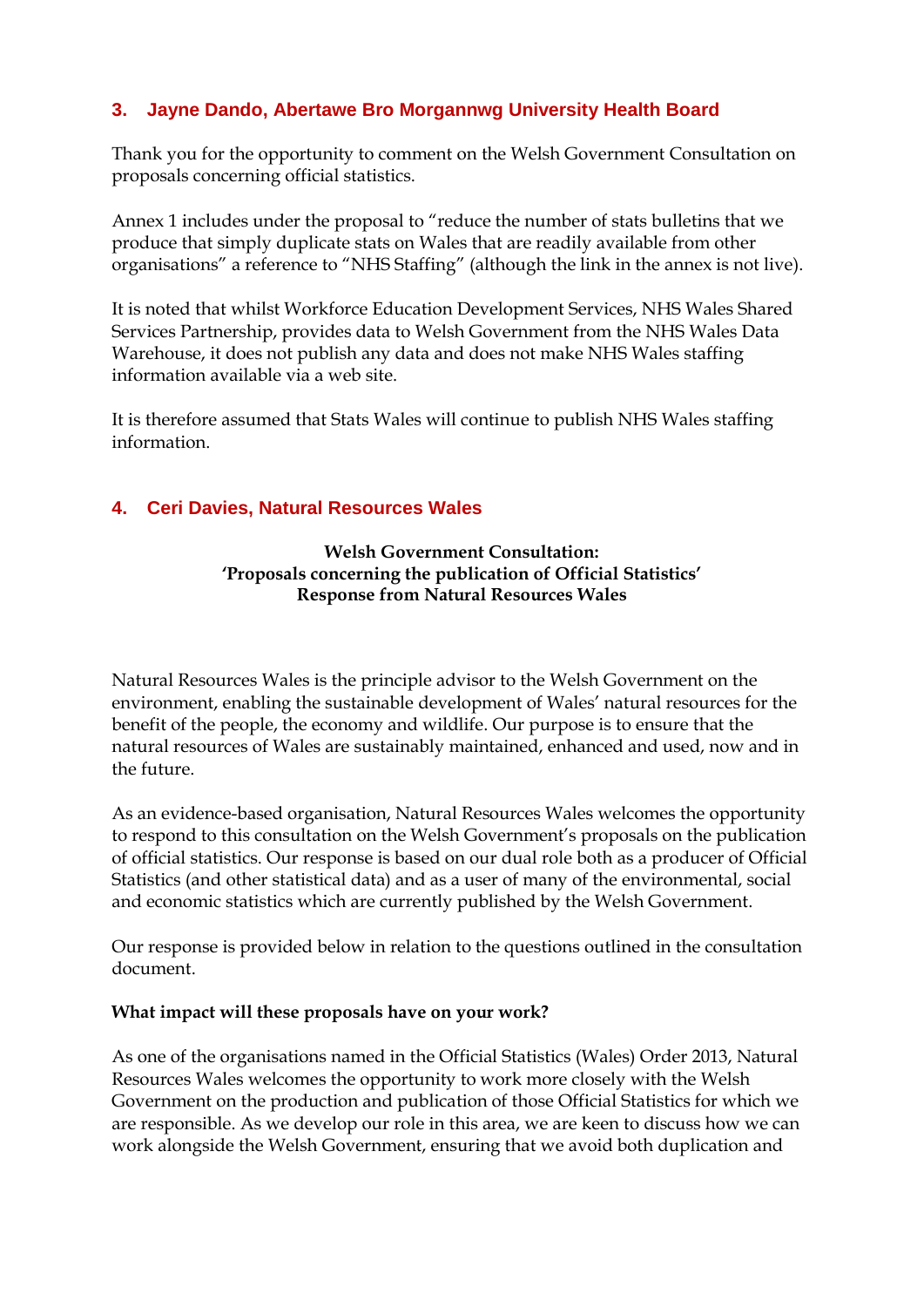gaps in relation to environmental statistics<sup>1</sup>. Further detail will be required as to what is meant by 'working together' and the Welsh Government providing a 'leadership role', ensuring that all parties have a good understanding of our respective roles and responsibilities. We would also welcome more detailed discussion regarding the support that could be offered by the Welsh Government as we develop our new role in relation to the publication of official statistics.

As part of this evolving discussion, we are keen to gain greater clarity as to which environment statistics we will be responsible for, and which will be covered by either the Welsh Government or other responsible bodies. A distinction should also be made between responsibility for the *production* of data and the *publication* of data, with clarity as to who is responsible for which aspects. We would also welcome a discussion with the Welsh Government and others as to the range of environmental statistics which are required, in order to build a clear shared vision of what data is needed and how the production and publication of this should be prioritised.

# **What do you use the statistics for?**

1

Natural Resources Wales makes use of a wide range of statistics to inform our work, encompassing our advice, delivery, and monitoring and evaluation. We utilise a wide range of environmental statistics, along with other social and economic datasets such as those relating to health, population and the economy.

As we consider the future development of a State of Natural Resources Report (as proposed in the Welsh Government's Environment Bill), we will need to review a range of regularly published statistics to determine whether they could be a potential source of data and information. We will also be reviewing existing Welsh statistics (environmental, social and economic) to potentially help inform our Corporate Plan indicators.

# **Do you agree with the focus on making datasets available in an open format with more analytical - but less frequent - statistical releases?**

Yes, in principle we are in agreement with this. It is in keeping with wider trends in relation to the publication of statistics, such as the direction that is being taken by the ONS and the GSS more generally.

However, further consideration should be given to the 'accessibility' of available datasets, particularly by 'non-expert' users. Consideration should be given to providing appropriate metadata and guidance so that all users can understand how the data can be interpreted, and whether that are any assumptions or constraints to take into account. We would welcome a review of user's needs and whether the current design of StatsWales supports the proposed changing pattern of publication and use.

 $<sup>1</sup>$  With reference to the term 'environmental statistics', please note that this is as yet undefined and</sup> could potentially encompass a wide range of data sources from biodiversity to waste and associated public attitudes and behaviours.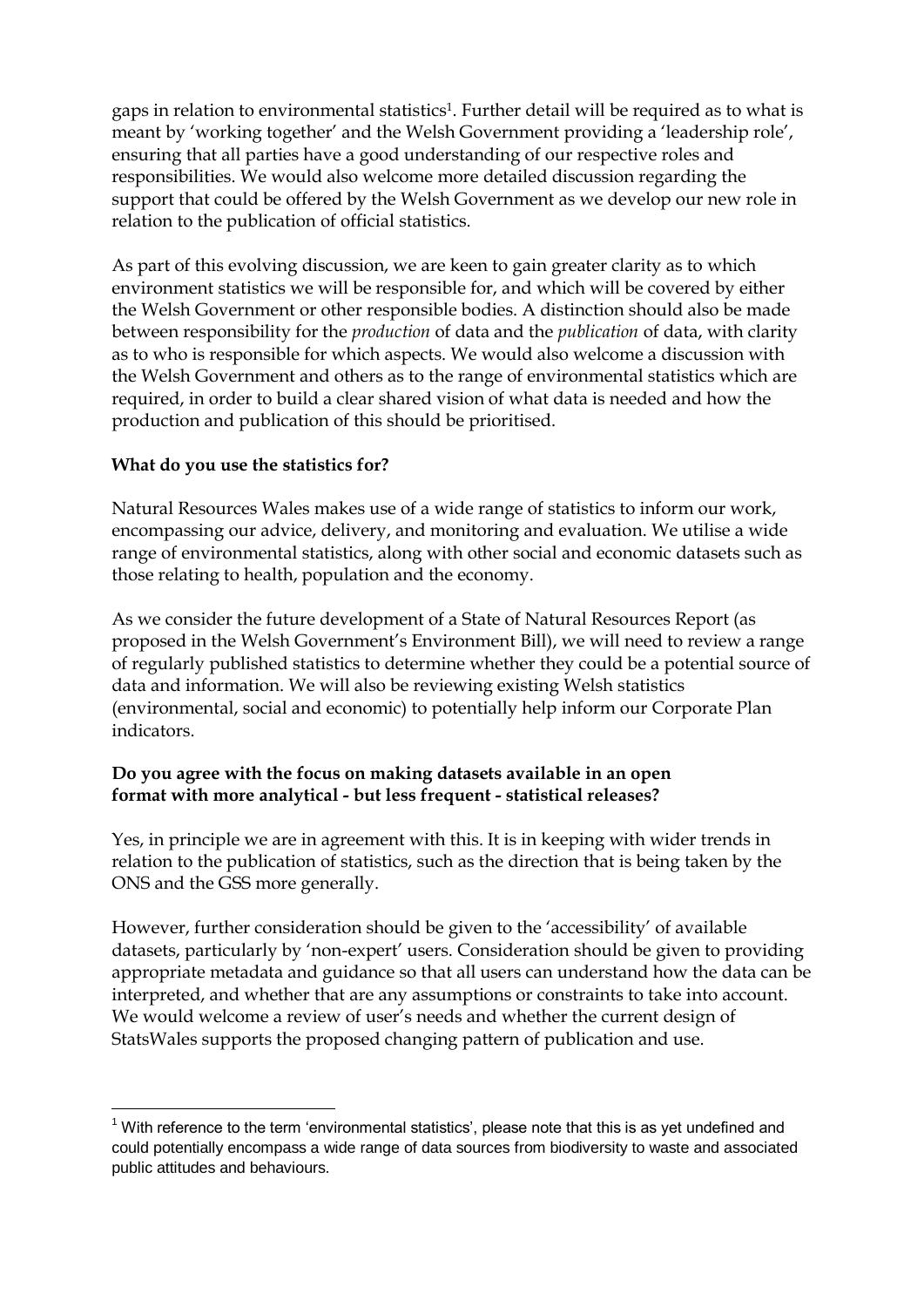We also support the proposal for more analytical statistical releases, and would welcome the opportunity to discuss some of these in more detail. In terms of frequency, we would recommend that this should be steered by the needs of users of individual statistical outputs.

# **Where we are proposing to stop or reduce the statistics that are available, are there dependencies between our statistics and your work that we have not considered?**

A key area of interest to Natural Resources Wales is the proposal to stop the publication of the State of the Environment Report. As this is closely linked to the development of a new State of Natural Resources Report (as proposed in the Environment Bill), we consider this to be an important area of discussion as we move forward. The scope, timing, and data collection responsibilities of this have as yet to be determined, and will impact on any proposed changes to the current publication of environmental statistics. Discussion should also encompass how and where the proposed State of Natural Resources Report should be published, and whether it will be available via StatsWales.

In the interim, cessation of the State of the Environment report could lead to an increase in individual requests for data on some of these topics, and managing these requests with current resources is an area of concern. We are also concerned that proposals to stop the State of the Environment will result in updated data not being published, with the potential implication of people using the out-of-date statistics which are available on StatsWales. We would be keen to discuss the opportunity to publish some of our data on StatsWales, and to provide links to some of our related publications, for example those related to the Welsh Outdoor Recreation Survey.

With regard to changes to the publication of certain compendia publications, we have some concerns about the proposal to stop the production of the Local Area Summary Statistics. As we move toward the development of Natural Resource Planning as our future approach to managing the environment, the need to take account of economic and social data means that the provision of these statistics in an integrated document at the local authority level will be important source of information.

In terms of stopping the publication of Fly Tipping release as official statistics whilst continuing its availability as underlying data, we would appreciate an opportunity to discuss this proposal with you in more detail, in particular regarding how this data will be provided to the Welsh government in the future.

Similarly, as users of agriculture statistics, we would welcome the opportunity to discuss the detail of any changes to the production of other compendia publications on this topic.

We are also users of the greenhouse gas and air quality inventories. As we currently take this data from the Defra, DECC, and NAEI sites, we would support the proposal to no longer publish these on StatsWales.

With regards to the other changes, although it has been noted that some outputs could be stopped as the data is available from other UK or England / Wales sources,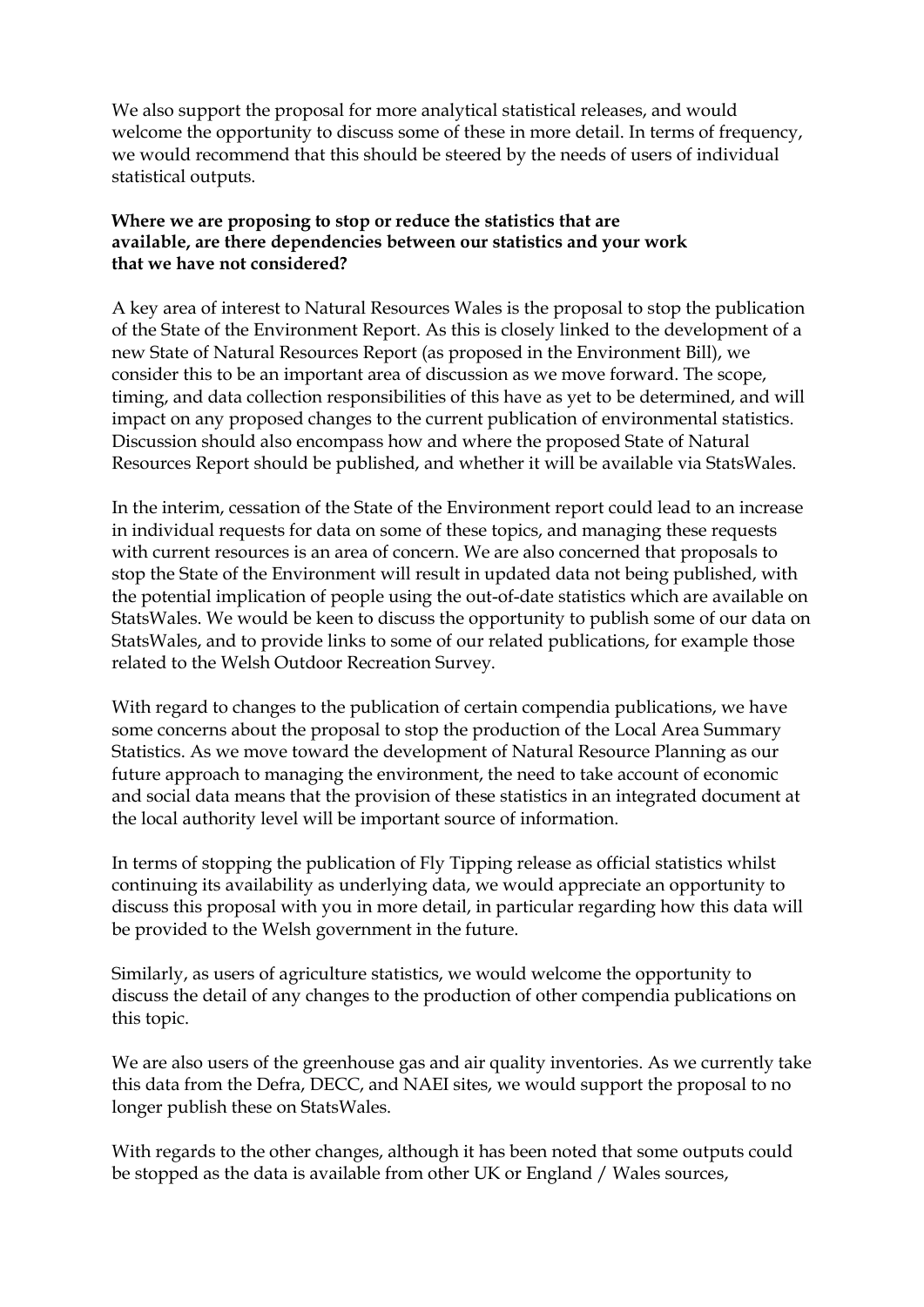consideration should be given to accessibility of the Wales-only data. In some instances, there could be value in providing the Wales-only data on StatsWales to make it more accessible to users without them having to search wider datasets for it.

# **Are there particular issues of timing that we should consider when planning for reducing the frequency of statistics?**

In general, we consider that the frequency of statistical outputs should be considered on an individual basis, and determined by users needs. Consideration should also be given to aligning the publication of Wales' indicator data with that of UK equivalents so that the Welsh data is available concurrently.

With regards to the frequency of environmental statistics, this should take into account the timescale of the proposed State of Natural Resources report, which is currently being considered on a 5 year reporting schedule.

# <span id="page-6-0"></span>**5. Paul Davies AM, Welsh Conservatives**

#### **Proposals concerning the publication of official statistics Welsh Conservative Response March 2014**

Welsh Government proposals

- To build on our collaborative community with partner organisations and remove duplication in the publication of official statistics;
- To allow more time for value added interpretation and analysis, where appropriate we will publish datasets through StatsWales, whilst reducing the number of routine monthly and quarterly statistical outputs. We will seek to publish the datasets in a more timely fashion and with appropriate user support;
- To move the data from many of our compendia publications from hard copy/pdf to StatsWales, ensuring that the data is available to users in a manner that is open source and downloadable.
- For those few outputs that add less value, or have little use outside a very specialist or internal audience, we will reduce the frequency or cease either the data collections/publications.
- To publish ad-hoc requests for statistical information, whilst aligning our standards of service with our Freedom of Information commitments.

# Feedback

# **What impact will these proposals have on your work?**

The proposals for reducing the datasets and ceasing datasets which are seen as specialist need to be handled very carefully. The datasets which are to be phased out should be advertised widely in the public domain with those who use them frequently being consulted with. If possible, those statistics should be absorbed into other releases.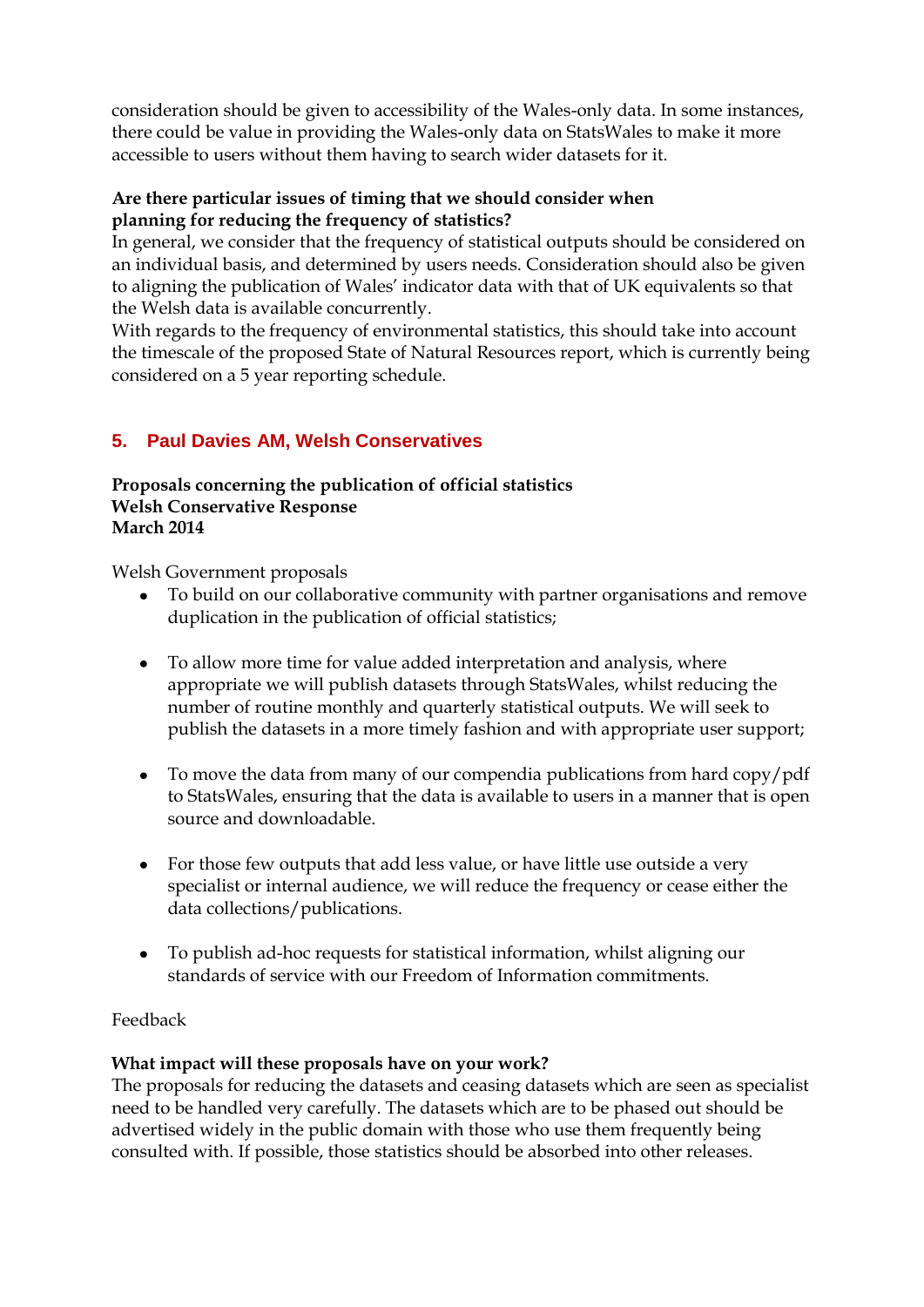Welsh Conservatives support as much data being hosted on StatsWales as possible and the process of making statistics available and downloadable to as wide a group as possible.

### **What do you use the statistics for?**

The data released is important to our work as opposition Members, seeking to accurately understand areas of policy which are devolved to the Welsh Government. Regular datasets help us to work with third parties; to understand what the situation they are facing, and how we can support them in analysing and holding the Government to account.

We also regularly seek to put in freedom of information requests to local authorities or health boards where the Welsh Government does not record certain datasets. This is often in areas where Government policy has specified a target but we are unable to monitor the progress with this target as the statistics are not collated at a national level. An example of this would be the Government's empty homes target. The number of homes brought back into use by the Government's policy is collated; however the current number of empty homes are not even collated on an annual basis.

# **Do you agree with the focus on making datasets available in an open format with more analytical - but less frequent - statistical releases?**

As mentioned above, data released by Government allows us as opposition Members to understand devolved policy in detail. For this reason, whilst we support more detailed analysis by qualified statisticians, we do not believe that the data itself should be delayed. It is important that data is released periodically and on time, with further statistical analysis if necessary being made available at a later date.

The frequency of statistics is important to accountability, and we believe it is important to be able to keep a close eye on what is happening within policy areas without waiting for several months to elapse. Whilst we understand that this may allow a fuller picture to develop, it is very important not to be kept in the dark while important developments are missed.

### **Where we are proposing to stop or reduce the statistics that are available, are there dependencies between our statistics and your work that we have not considered?**  As mentioned above, there are third parties who we work with on a regular basis who use statistics to help them to implement Welsh Government policy. If certain statistics are to be reduced or stopped, every effort should be made to ensure those who are using the statistics are consulted with, and if possible, those statistics incorporated into another dataset.

We do not believe that there are areas of policy which should not be measured, even if the datasets are no longer used as indicators by Welsh Government.

#### **Are there particular issues of timing that we should consider when planning for reducing the frequency of statistics?**

Importantly, when changing the frequency of statistics, analysis of whether comparisons can be made with older sets of statistics should be considered. It is important that policy aims can be traced through statistics year on year and not devalued by changes in how they are measured. If changes are to be introduced then there should be an overlap before one measurement ceases.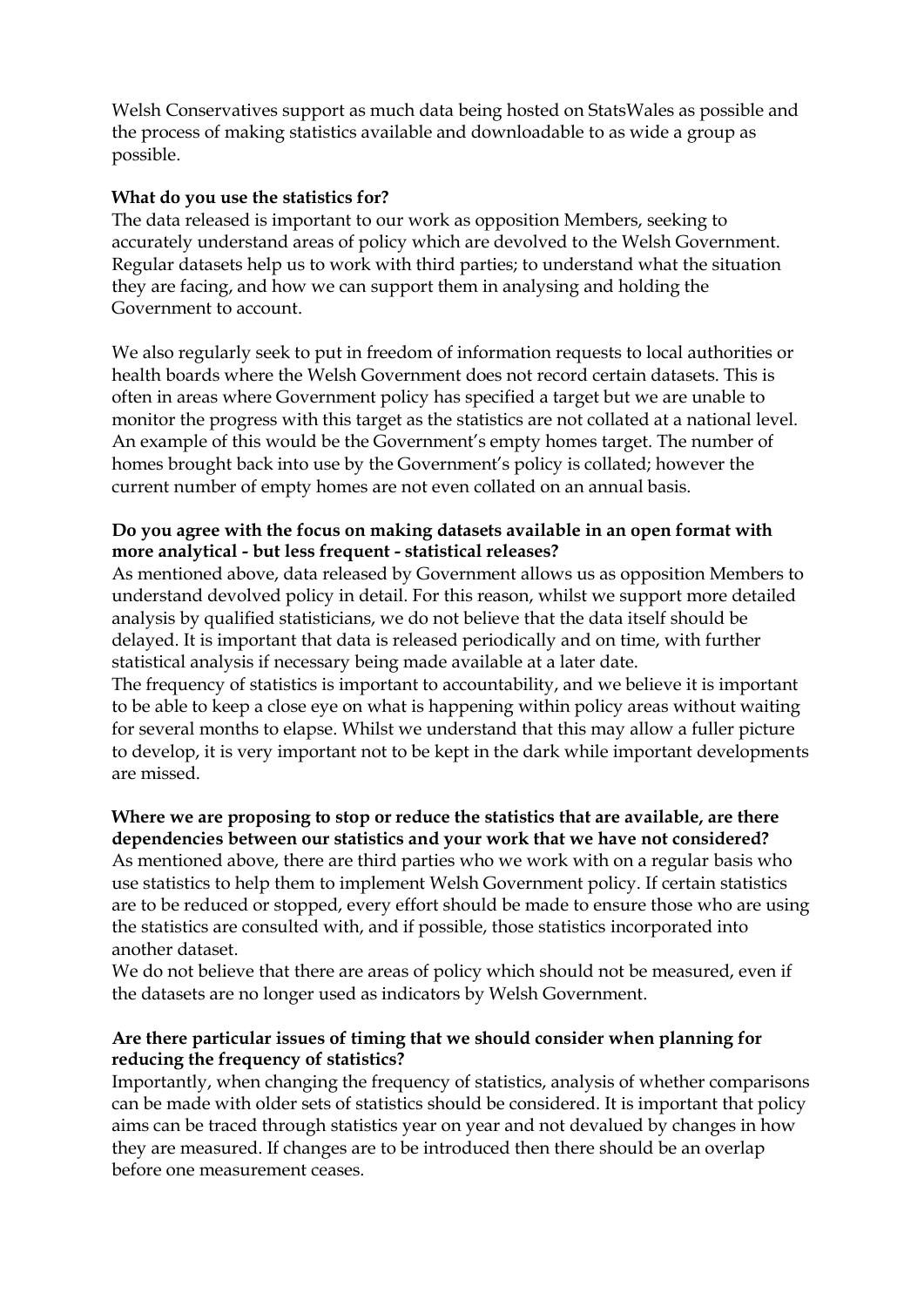# <span id="page-8-0"></span>**6. Sian Donne, Welsh Liberal Democrats**

Welsh Liberal Democrats' Consultation Response the Proposals concerning the Publication of Official Statistics March 3rd 2014

The Welsh Liberal Democrats note with concerns proposals within the consultation on the publication of official statistics. Whilst we recognise the importance of the internal use of statistics in helping government allocate resources, plan and understand their policy effectiveness, they have a far more public role too.

Accountability has regularly been an issue in the context of devolved politics in Wales; public awareness of where fault lies for poor records on key issues and where credit is due for success has been limited at the Welsh level. It is therefore important that any change in how statistics are produced and published does not have a detrimental impact on transparency and accountability.

There has often been a difficulty in accessing key statistics; such cases have been particularly prevalent on the ONS Website, but also in some instances on the StatsWales website too. We strongly suggest that concerns regarding accessibility should be addressed to ensure that individuals and organisations can easily access the data they need. Accordingly, in line with the Code of Practice for Official Statistics there should be continual engagement with users of statistical information through obtaining feedback, and ensuring ease of access to statistics.

In aiding accountability, there should be a clear presentation of progress in key areas such as NHS Waiting Times and the quality of schools in Wales. Monitoring ongoing progress is challenged when datasets are continually changing in form.

In response to the Welsh Government proposals; we, among other organisations value statistical publications and whilst we accept a reduction in terms of efficiency to avoid duplication, it is vital that useful statistics are not ended under the veil of 'removing duplication'. We encourage consultation over which statistics will no longer be collected as a result of this process and where statistical publications are moved to partner organisations, these should be clearly signposted and easily sourced.

However, we do welcome efforts to publish datasets in a more timely fashion, where previously there have often been unacceptable delays in the time taken to produce datasets. On a number of occasions we have had to use statistics that were half a year out of date and beyond. We would urge clarity over which statistical outputs will be reduced in frequency.

The Welsh Liberal Democrats also welcome the move to electronic copies of compendia publications. However we believe in the value of producing pdf copies of compendia productions as these documents are more easily searched, read and archived. With the consideration of the time taken to publish these documents, it may be prudent to examine how they are produced before abolishing them.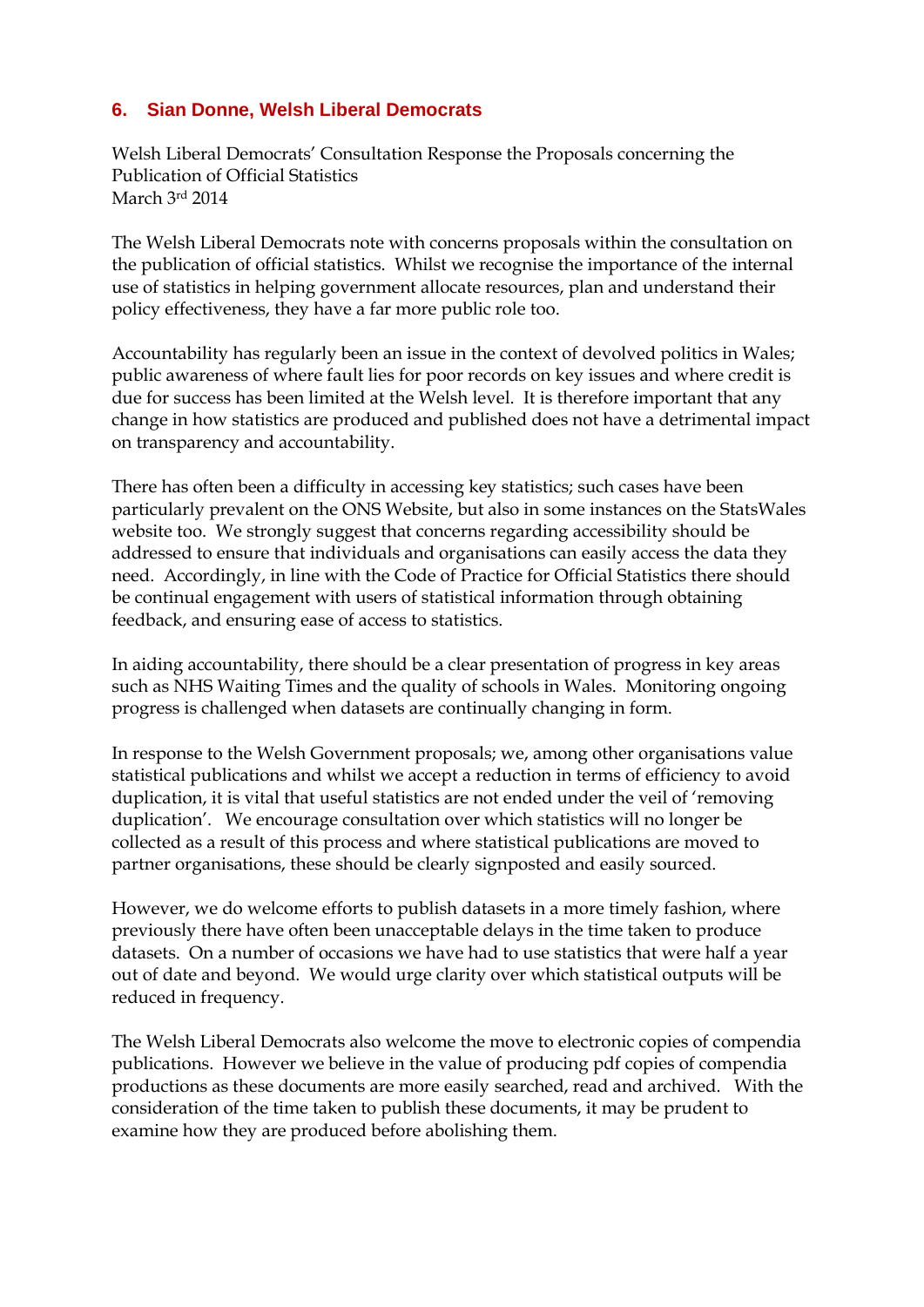We also welcome the move to publish ad-hoc requests for statistical information and FoI requests. The Welsh Liberal Democrats strongly believe in open data-sharing where possible, which contributes to a healthy democracy.

In conclusion, we are pleased to hear that efforts are being made to improve the frequency of statistical publications and improve efficiency. However we believe that further efforts must be made to prioritise accessibility of information and would be concerned over any proposal to end the publication of statistical information which would limit the transparency and accountability of the Welsh Government and its agencies.

# <span id="page-9-0"></span>**7. Janine Edwards, Conwy County Council**

Hello

I'm afraid I haven't had time to make a full response to the consultation, and I won't be at WSLC this Thursday to participate in discussions around the issues, so I thought I'd send a quick response by email.

In general, though I shall miss the KAS versions of some statistical bulletins and outputs because they are usually very clearly presented and help focus on specifically Welsh concerns\*, I understand the need to rationalise resources and move away from producing outputs which mirror the outputs of other organisations and agencies. I would just ask that KAS – through the WG website and StatsWales and the fortnightly email updates – continue to point us towards the outputs of these other data/information providers, as your websites are easier to navigate than some of the other providers. (\* that's also my way of saying I think your statistical bulletins are often superior to those produced by ONS or DWP or the Home Office etc.)

Open data – just wanted point out that, unlike some central government departments seem to think, a huge flat .csv file isn't really in the true spirit of 'open data'. Though 'putting it all out there' may seem the easiest way to make sure everything that could possibly been needed is freely available, it actually excludes users from accessing the information they are looking for, and can hide the true value of the data. It takes a considerable degree of data sophistication to extract what you want from large, unformatted datasets, both in terms of understanding the data and in terms of using the appropriate software. This is before you consider that a few staff hours saved on data formatting for the producing department is potentially offset by many hours spent by 22 individual UAs (and everyone else) producing their own aggregations. And that these individual UA-level extracts may then turn out to be applying 22 different, incompatible extraction methodologies. Please, in the move to more 'open' data production, continue to publish your data in sensible geographic, thematic and time-series aggregations, and don't just give us a data dump.

Availability of data on StatsWales – some departments in WG don't publish their data outputs via StatsWales, or even through the wales.gov.uk website. I'm thinking particularly of transport statistics, which are always difficult to find. The last few times I have needed data on road accidents, for example, I have had to ask the department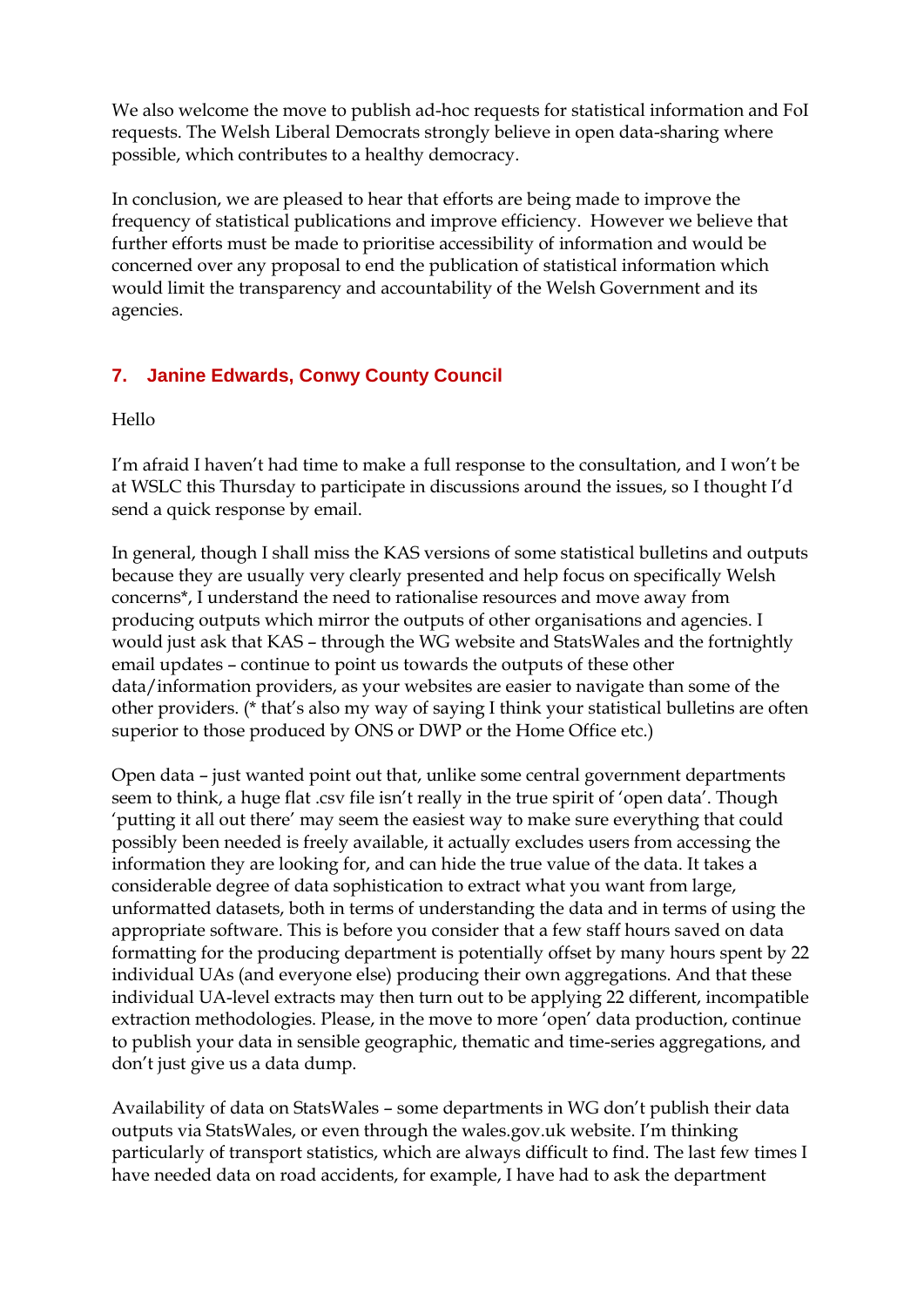directly for the information, which took a couple of days to-ing and fro-ing to get the precise data I wanted. As well as being less time consuming, if the data had been available on via the website I would have been able to examine the datasets more fully and possibly gained new insights into the subject, as well as being able to bench-mark against other areas and across time periods.

I hope that's helpful. Thanks for the opportunity to respond

# <span id="page-10-0"></span>**8. Emma Edworthy, Welsh Government**

Good morning,

I would like to comment on the following recommendation in relation to. : ENERGY GENERATION AND CONSUMPTION FOR WALES.

*Reduce the frequency of some Statistical Bulletins containing secondary analysis that changes very little from year to year. We will consider each in turn and ensure that detail on the next planned publication year is included on the StatisticsWales* 

Energy generation and consumption data is used extensively within SF and EST. The data is used extensively for the following:

- To support the FM's energy Programme
- To support the MNRF energy portfolio
- To support MEST energy portfolio
- To respond to weekly FM OAQ's
- To respond to MNRF AND MEST WAQs and OAQs
- Within the Green Growth Agenda signed off by Cabinet in November 2013 (joint steering group being set up by MEST and MNRF)

Indeed if anything the political significance of energy means that it would be prefereable to expand the energy statistical publication to include cost of energy. Energy has risen up the political agenda in recent months, not only at a UK level but at a Welsh level. This is not likely to go away and indeed is only likely to increase. It is essential that as a government we are able to use data that transparent and easily available. Without the annual publication by stats it inevitably adds extra pressure to Energy teams in SF and EST to compile a report themselves.

I would argue that if WG stats can not produce the report annually then there is very little point in it being produced every 2 or three years because policy officials will be forced to compile a report themselves given the volume of questions that are received on a weekly basis.

Hence I would strongly argue that this publication continues to be published annually but indeed it is expanded to include further statistics that our Ministers are increasingly needing in order to carry out their daily Government Business.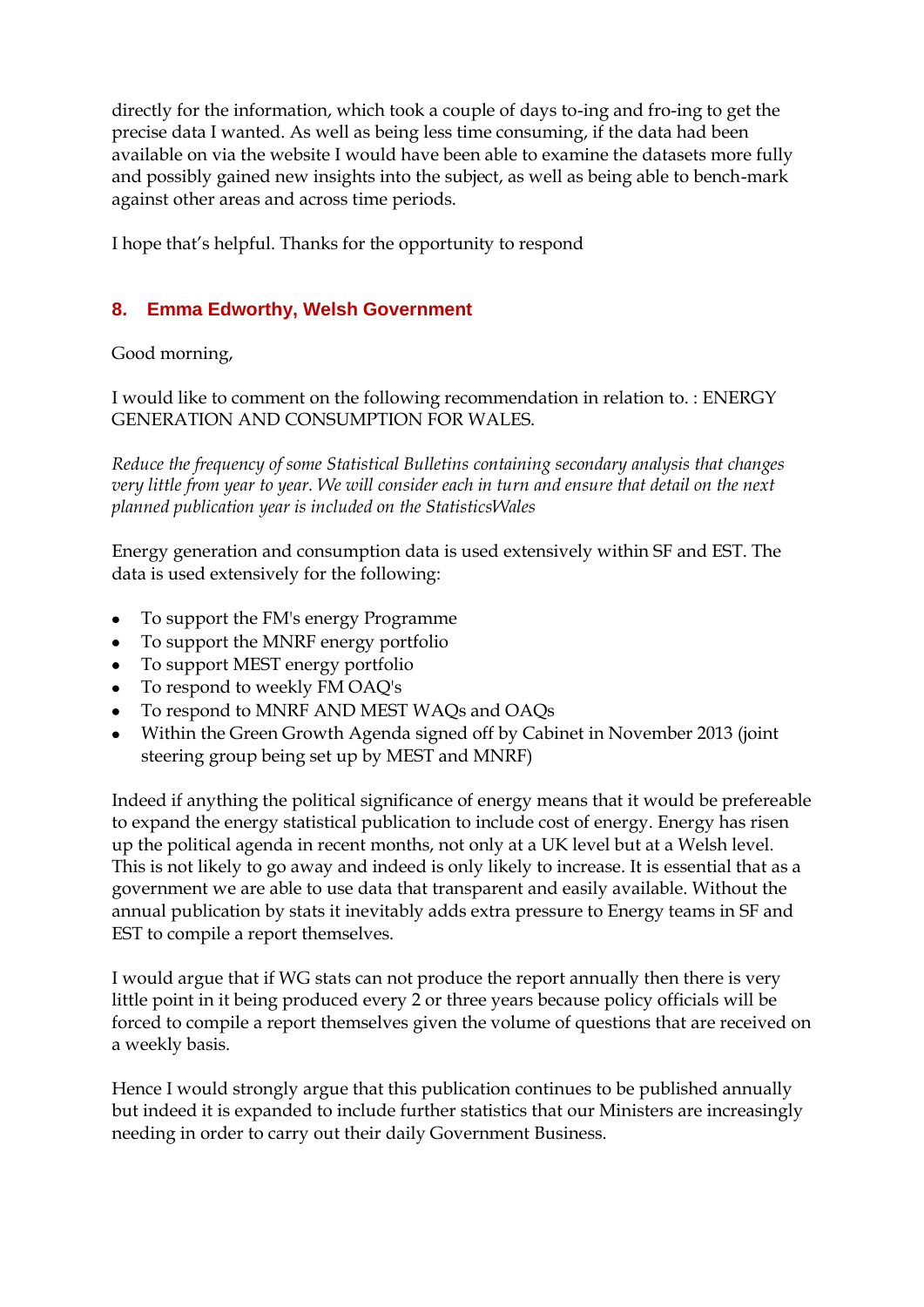# <span id="page-11-0"></span>**9. Guy Goodwin, Office for National Statistics**

Thank you for the opportunity to respond to your proposals concerning the publication of official statistics.

Your proposals mention that Welsh Government (WG) will work very closely with a range of partners including the Office for National Statistics (ONS) to remove duplication in the publication of official statistics. We welcome such collaboration and confirm that ONS will continue to include figures for Wales in our publications where we currently do and where it is feasible to do so. We note that with ONS potentially becoming the source for some statistics this might lead to an increase in queries to our customer services and we will handle these where we can. Where users require more specific knowledge, we will continue to refer them to Welsh Government statisticians as we would do now.

The proposals ask in particular that we consider any dependencies between the statistics WG propose to no longer publish and our work, in case these need further consideration. In this respect ONS officials are meeting with WG officials to ensure that proposals for changes to Local Government Data collections do not impact on the UK's legal requirements on reporting of debt and deficit.

Best wishes for taking the proposals forward.

# <span id="page-11-1"></span>**10. Lynda Grove, Swansea City and County Council**

Hi apologies that our response is late

In relation to the local authority housing roles around homelessness and gypsy and traveller count the proposals to

- Publish Homelessness statistics on StatsWales quarterly, with a twice yearly Statistical First Release (Replaces quarterly Statistical Release) will not have an impact on our work and we agree with the reduction in frequency of statistical releases
- <span id="page-11-2"></span>• In relation to the Review of frequency and content of Gypsy and Traveller caravan count, it is felt that the current count of twice yearly is adequate.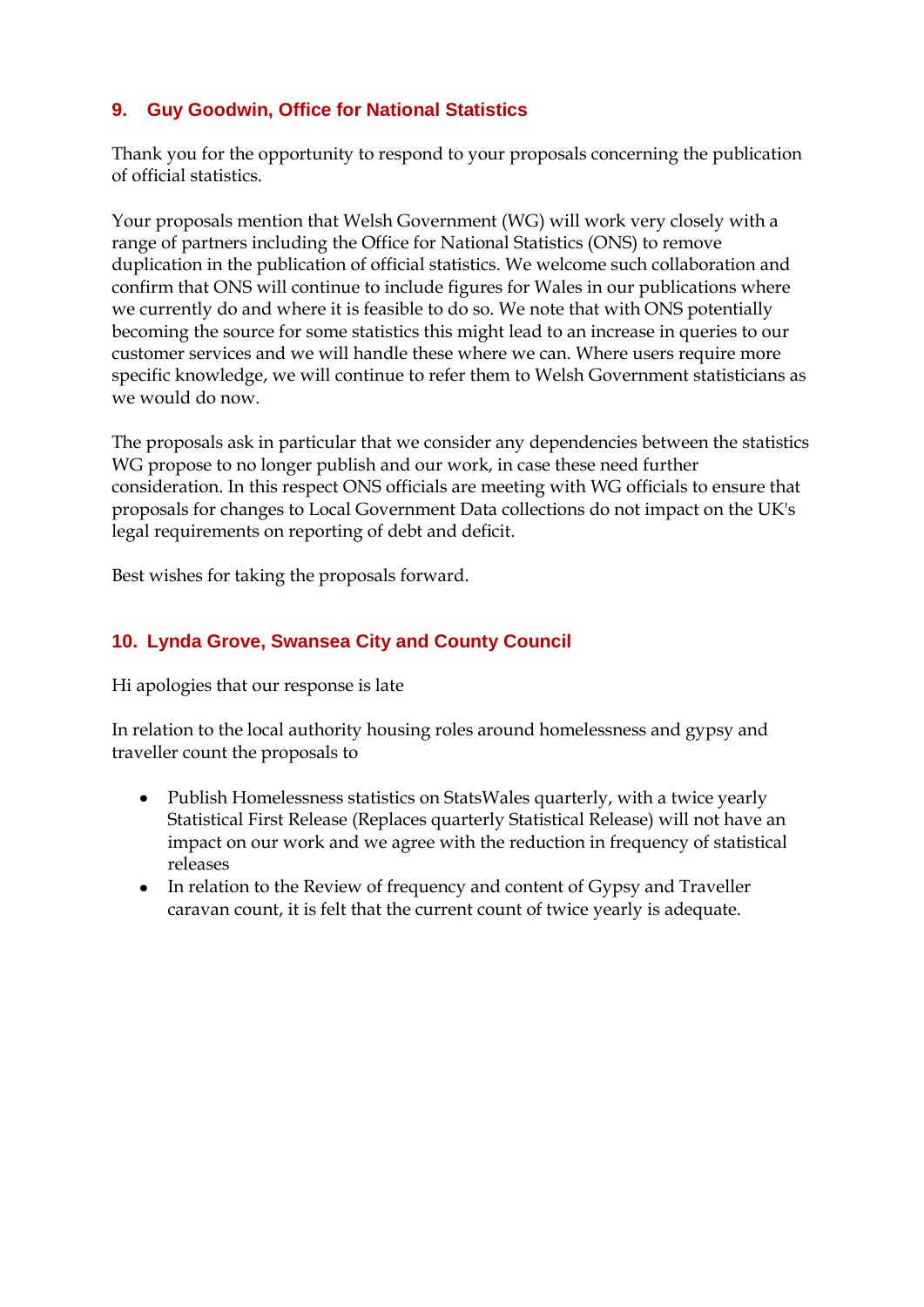# **11. Meri Huws, Comisiynydd y Gymraeg**

# **Cynigion yn ymwneud â chyhoeddi ystadegau swyddogol**

Mae Comisiynydd y Gymraeg yn croesawu'r cyfle i roi sylwadau ar yr ymgynghoriad ar gynigion yn ymwneud â chyhoeddi ystadegau swyddogol. Prif nod y Comisiynydd yw hybu a hwyluso defnyddio'r Gymraeg. Gwneir hyn drwy ddwyn sylw at y ffaith bod statws swyddogol i'r Gymraeg yng Nghymru a thrwy osod

safonau ar sefydliadau. Bydd hyn, yn ei dro, yn arwain at sefydlu hawliau i siaradwyr Cymraeg.

Mae dwy egwyddor yn sail i waith y Comisiynydd: Ni ddylid trin y Gymraeg yn llai ffafriol na'r Saesneg Dylai personau yng Nghymru allu byw eu bywydau drwy gyfrwng y Gymraeg os ydynt yn dymuno gwneud hynny.

Dros amser fe fydd pwerau newydd i osod a gorfodi safonau ar sefydliadau yn dod i rym trwy is-ddeddfwriaeth. Hyd nes y bydd hynny'n digwydd bydd y Comisiynydd yn parhau i arolygu cynlluniau iaith statudol trwy bwerau y mae wedi eu hetifeddu o dan Ddeddf yr Iaith Gymraeg 1993.

Crëwyd swydd y Comisiynydd gan Fesur y Gymraeg (Cymru) 2011. Caiff y Comisiynydd ymchwilio i fethiant i weithredu cynllun iaith, ymyrraeth â'r rhyddid i ddefnyddio'r Gymraeg yng Nghymru ac, yn y dyfodol, i gwynion ynghylch methiant sefydliadau i gydymffurfio â safonau.

Un o flaenoriaethau'r Comisiynydd yw craffu ar ddatblygiadau polisi o ran y Gymraeg. Felly, prif rôl y Comisiynydd yw darparu sylwadau yn unol â'r cylch gorchwyl hwn gan weithredu fel eiriolwr annibynnol ar ran siaradwyr Cymraeg yng Nghymru y gallai'r diwygiadau arfaethedig effeithio arnyn nhw. Mae'r ymagwedd hon yn cael ei harddel er mwyn osgoi unrhyw gyfaddawd posibl ar swyddogaethau'r Comisiynydd ym maes rheoleiddio, a phe bai'r Comisiynydd yn dymuno adolygu'n ffurfiol berfformiad y sefydliad yn unol â darpariaethau'r Mesur.

Dyma ein sylwadau ar y cynigion:

**Cynnig 1: 'Adeiladu ar ein cymuned gydweithredol gyda sefydliadau partner a diddymu dyblygu yn y gwaith o gyhoeddi ystadegau swyddogol.'**  Cytunwn â'ch bwriad.

**Cynnig 2: 'Caniatáu rhagor o amser i ddehongli a dadansoddi gwerth ychwanegol, a lle bydd hynny'n briodol, byddwn yn cyhoeddi setiau data trwy StatsCymru, gan leihau nifer yr allbynnau ystadegol misol a chwarterol rheolaidd.'**  Nodwn eich bwriad. Ni welwn fod dim ynddo sy'n effeithio'n uniongyrchol ar y Gymraeg nac ar ein gwaith.

**Cynnig 3: 'Symud y data o lawer o'n cyhoeddiadau compendia o gopi caled/pdf i StatsCymru, gan sicrhau fod y data ar gael i ddefnyddwyr ar ffurf cod [sic] agored ac y gellir eu llwytho i lawr.'**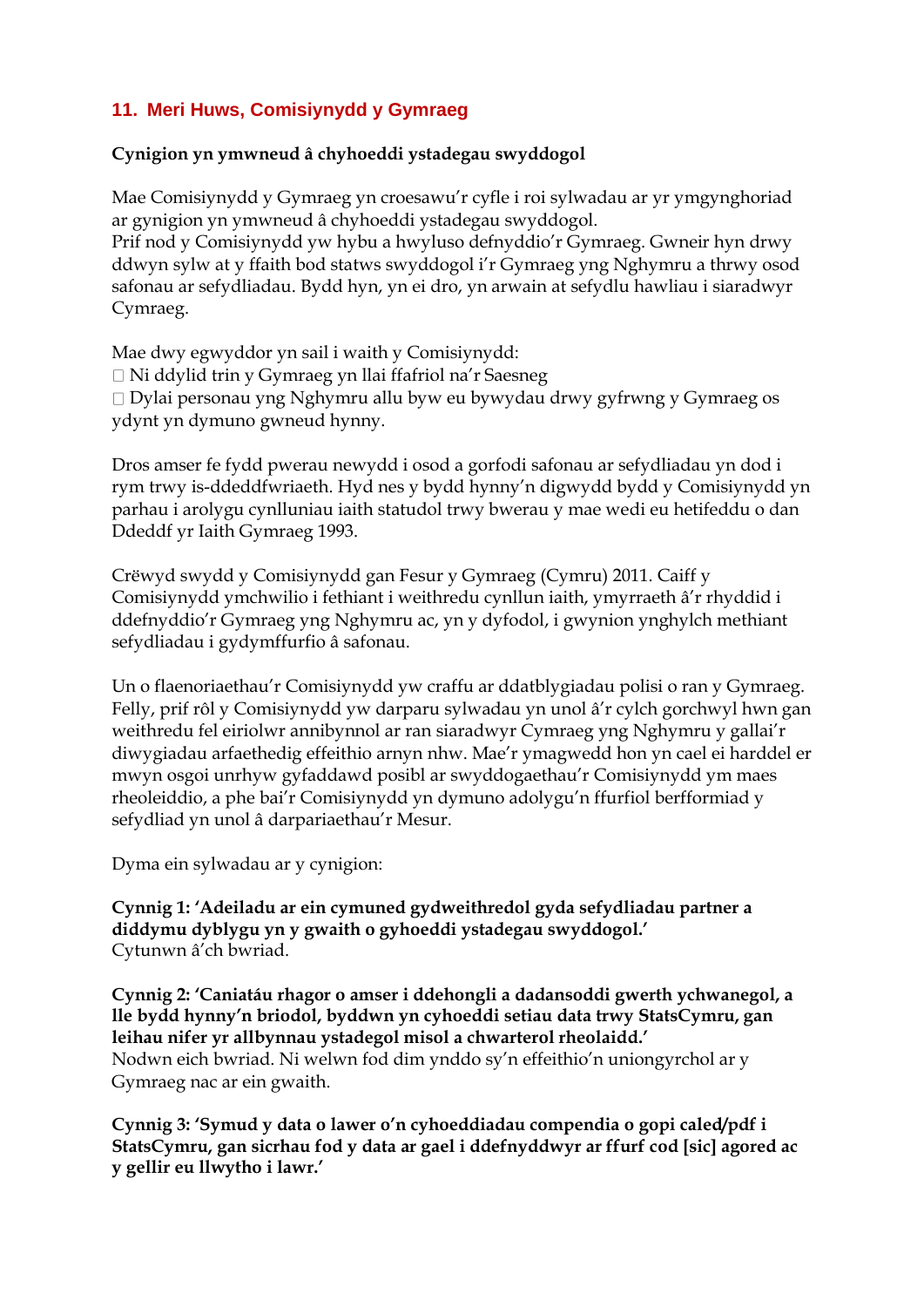Rydym yn gofidio y bydd rhoi terfyn ar gynhyrchu'r 'Compendiwm Ystadegau Ysgolion', yn benodol adran 'Y Gymraeg' ynddo, yn ei gwneud yn fwy anodd i'r defnyddiwr achlysurol o ystadegau ddod o hyd i'r ystadegau mewn ffordd hwylus.

**Cynnig 4: 'Yn achos yr ychydig allbynnau hynny sy'n ychwanegu llai o werth, neu y mae ychydig iawn o ddefnydd ohonynt y tu allan i gynulleidfa arbenigol iawn neu fewnol, byddwn yn lleihau eu hamledd neu'n rhoi'r gorau i gasglu/cyhoeddi'r data.'**  Nodwn eich bwriad. Ni welwn fod dim ynddo sy'n effeithio'n uniongyrchol ar y Gymraeg nac ar ein gwaith.

## **Cynnig 5: 'Cyhoeddi ceisiadau ad hoc am wybodaeth ystadegol, a chysoni ein safonau gwasanaeth â'n dyletswyddau Rhyddid Gwybodaeth.'**

Tynnwn eich sylw at fwlch yn y ddarpariaeth bresennol, sef sicrhau argaeledd data a gyhoeddir mewn adroddiadau an-ystadegol.

Rhoddwn ddwy enghraifft:

Cynhwysodd adroddiad blynyddol 2012–13 ar Strategaeth Addysg Cyfrwng Cymraeg Llywodraeth Cymru ddangosyddion am Ddeilliant 3 nad ydynt, hyd y gwelwn, ar gael o StatsCymru.

Mae data dangosyddion Rhaglen Lywodraethu Llywodraeth Cymru yn cael eu cyhoeddi ar wahân ond nid yw'n gyfoes. Ar hyn o bryd data am 2011 yw'r diweddaraf sy'n cael ei ddangos1. Mae un o'r dangosyddion hynny sy'n ymwneud â'r Gymraeg— 'canran y disgyblion yng Nghymru, sy'n 5 oed ar ddechrau'r flwyddyn academaidd, sy'n siarad Cymraeg yn rhugl gartref' (dangosydd OU099, sydd hefyd yn un o'r prif ddangosyddion a adnabyddir ar gyfer gwerthuso *Iaith Fyw Iaith Byw)—*heb ei gynnwys yn StatsCymru hyd y gwelwn.

Unwaith eto diolch i chi am y cyfle i ddarparu sylwadau ar eich ymgynghoriad. Gofynnwn i chi roi ystyriaeth lawn i'r sylwadau a nodir uchod.

# **Proposals concerning the publication of official statistics**

The Welsh Language Commissioner welcomes the opportunity to comment on this consultation concerning the publication of official statistics.

The principal aim of the Commissioner is to promote and facilitate the use of Welsh. This entails raising awareness of the official status of the Welsh language in Wales and imposing standards on organizations. This, in turn, will lead to the establishment of rights for Welsh speakers.

Two principles underpin the Commissioner's work:

- In Wales, the Welsh language should be treated no less favourably than the English language;
- Persons in Wales should be able to live their lives through the medium of the Welsh language if they choose to do so.

In due course, secondary legislation will introduce new powers allowing the setting and imposing of standards on organizations. Until then, the Commissioner will continue to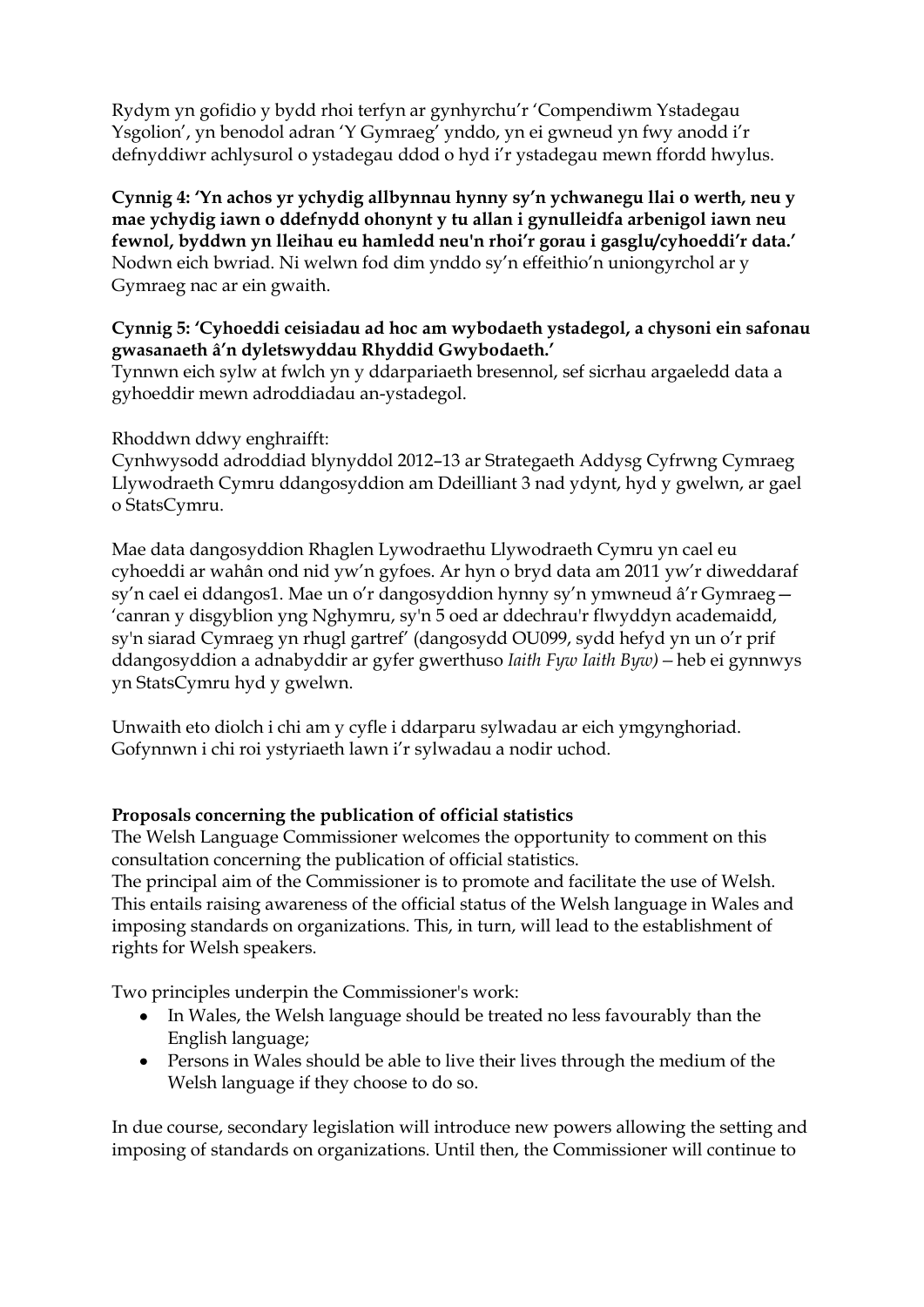inspect statutory Welsh language schemes through the powers inherited under the Welsh Language Act 1993.

The role of the Commissioner was created by the Welsh Language (Wales) Measure 2011. The Commissioner may investigate failure to implement a language scheme; interference with the freedom to use Welsh in Wales and, in future, complaints regarding the failure of organizations to meet standards.

One of the Commissioner's strategic objectives is to influence the consideration given to the Welsh language in policy developments. Thus the Commissioner's principal role is to provide comments in accordance with this remit, acting as an independent advocate on behalf of Welsh speakers in Wales who might be affected by these proposed changes. This approach is employed to avoid any potential compromise of the Commissioner's regulatory functions and should the Commissioner wish to conduct a formal review of individual bodies' performance or the Government's performance in accordance with the provisions made in the Measure.

Here are our comments on the proposals:

**Proposal 1: 'To build on our collaborative community with partner organisations and remove duplication in the publication of official statistics.'**  We agree with your intention.

**Proposal 2: 'To allow more time for value added interpretation and analysis, where appropriate we will publish datasets through StatsWales, preferably in a more timely fashion and with user support, whilst reducing the number of routine monthly and quarterly statistical outputs.'** 

We note your intention. We do not see anything in it which affects the Welsh language or our work directly.

#### **Proposal 3: 'To move the data from many of our compendia publications from hard copy/pdf to StatsWales, ensuring that the data is available to users in a manner that is open source and downloadable.'**

We are concerned that ceasing the production of the 'Schools Statistics Compendium', specifically the 'Welsh language' section in it, will make it more difficult for the occasional user of statistics to find the statistics in a convenient way.

# **Proposal 4: 'For those few outputs that add less value, or have little use outside a very specialist or internal audience, we will reduce the frequency or cease either the data collections/publications.'**

We note your intention. We do not see anything in it which affects the Welsh language or our work directly.

# **Proposal 5: 'To publish ad-hoc requests for statistical information, whilst aligning our standards of service with our Freedom of Information commitments.'**

We draw your attention to a gap in the present provision, namely assuring the availability of data published in non-statistical reports.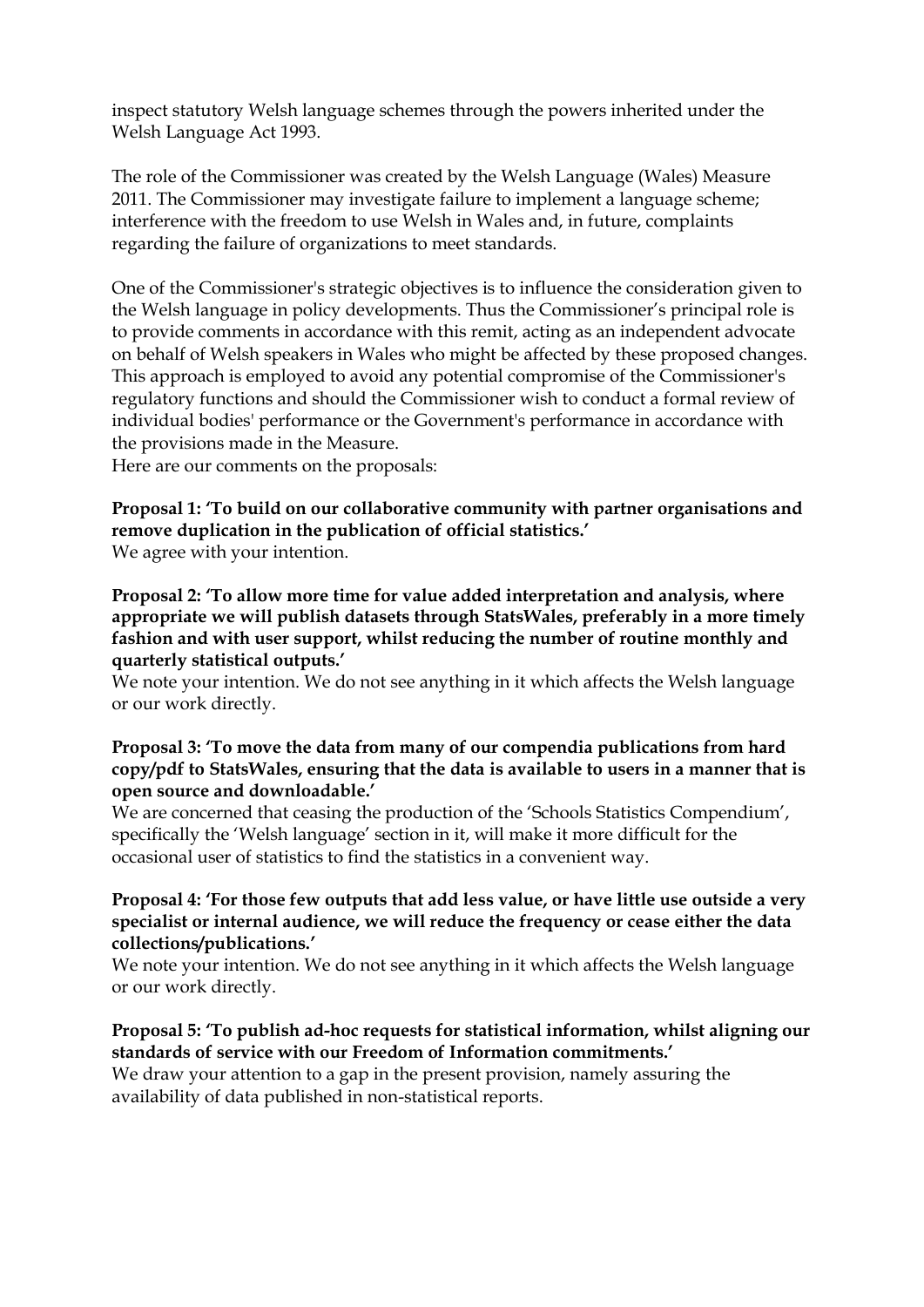We give two examples:

The 2012–13 annual report on the Welsh Government's Welsh medium Education Strategy included indicators for Outcome 3 which are not, as far as we can see, available on StatsWales.

Data for the Welsh Government's Programme for Government are published separately but are not up-to-date. At the moment data for 2011 are the most recent shown1. One of those indicators which deals with the Welsh language—'percentage of pupils aged 5 at the start of the academic year that speak Welsh fluently at home' (indicator OU099, which is also one of the main indicators identified for the evaluation of *Iaith Fyw Iaith Byw)—*is not included in StatsWales as far as we can see.

I would like to thank you once again for the opportunity to comment on this consultation. We ask that you give full consideration to the comments made above.

# <span id="page-15-0"></span>**12. Ian Johnson, Plaid Cymru**

# **Response to Official Statistics Consultation**

#### **Central concepts**

- 1. Thank you for the opportunity to respond to the consultation concerning the publication of official statistics.
- 2. Our central principle is that the publication of statistics should be transparent and easily intelligible.
- 3. To that end, we are concerned that important statistics may not be published or might not be available in a format that allows easy comparison.
- 4. We believe that the focus of this review should be on introducing new datasets that will better allow scrutiny of government actions in Wales and provide useful data.
- 5. We are concerned that this consultation has the potential to reduce the amount of data being published. However, to ensure we can compare historical trends we do not wish to see any statistics 'disappear'. The trend needs to be for more information, not less.
- 6. We should move towards an open publishing system whereby available data should be published where possible in order to promote transparency, and it should not be the case that information or data is 'hidden' when it might be expected to be in the public realm.
- 7. It is also crucial that the data collected is of the highest possible standard and comparable with other data published by similar organisations. Data for comparison is meaningless if methodologies or methods of capture are different within the same sector.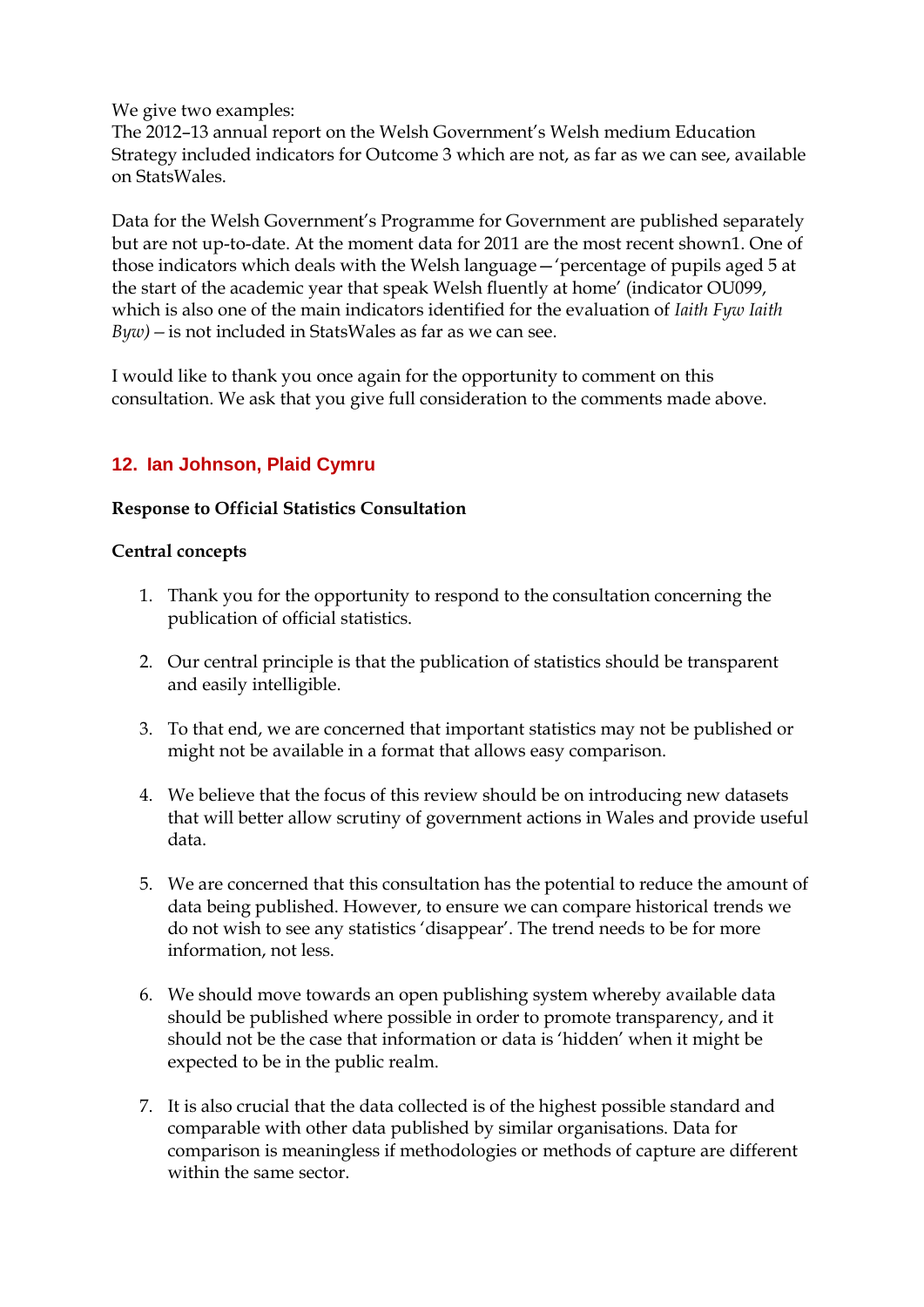- 8. There is always a difficult compromise to be made between the publication of all forms of data and providing meaningful commentary that makes this data intelligible to the non-expert.
- 9. Therefore, in addition to the above comments, we would welcome improvements to the StatsWales website to make it more presentable and user-friendly. Training courses for researchers and the general public might be helpful in this – particularly to ensure that basic statistics and their implications can be understood.

#### **Particular areas of concern**

- 10. Plaid Cymru believes that it is vital that we are able to accurately and quickly monitor the Welsh economy and, with this in mind, a Welsh GDP figure should be developed that can be published on a quarterly basis and updated for accuracy. This has been supported by business groups such as the Federation for Small Business Cymru.
- 11. The proposal for further financial powers contained in the Silk Commission's report for a future Welsh Treasury makes is essential that more detailed economic statistics are developed on a Wales basis, including forecasting. These should begin as soon as possible in order to ensure quality of beta statistics so that they can be fine-tuned ahead of the Welsh Government taking responsibility for these areas of the Welsh economy.
- 12. Plaid Cymru supports the production of a Welsh version of GERS (Government Expenditure and Revenue Scotland), published annually and containing detailed information on the actions of the Welsh Government.
- 13. The impact of investment is particularly important, regarding the number of jobs created or secured (under two separate categories rather than merged), the number of projects, investment value and location. It is particularly concerning that little data appears to be available regarding the impact of enterprise zones. Imports and exports figures should be developed on a sub-UK basis, i.e. from Wales to England or from Scotland to Wales etc. There should be a balance of trade figure for Wales, in goods and services separately.
- 14. We note the recommendation by the Holtham Commission that the statistics should be reformed to "ensure that official statistics reflect the reality of devolved government and would help clarify the distinction between expenditure by UK Government departments and by the devolved administrations." We think that this is particularly appropriate to Wales where there is frequently confusion regarding funding responsibility.
- 15. The Holtham Commission also recommended that there be an annual publication that would enable direct comparisons between Assembly Government expenditure covered by the Barnett Formula and similar expenditure in England.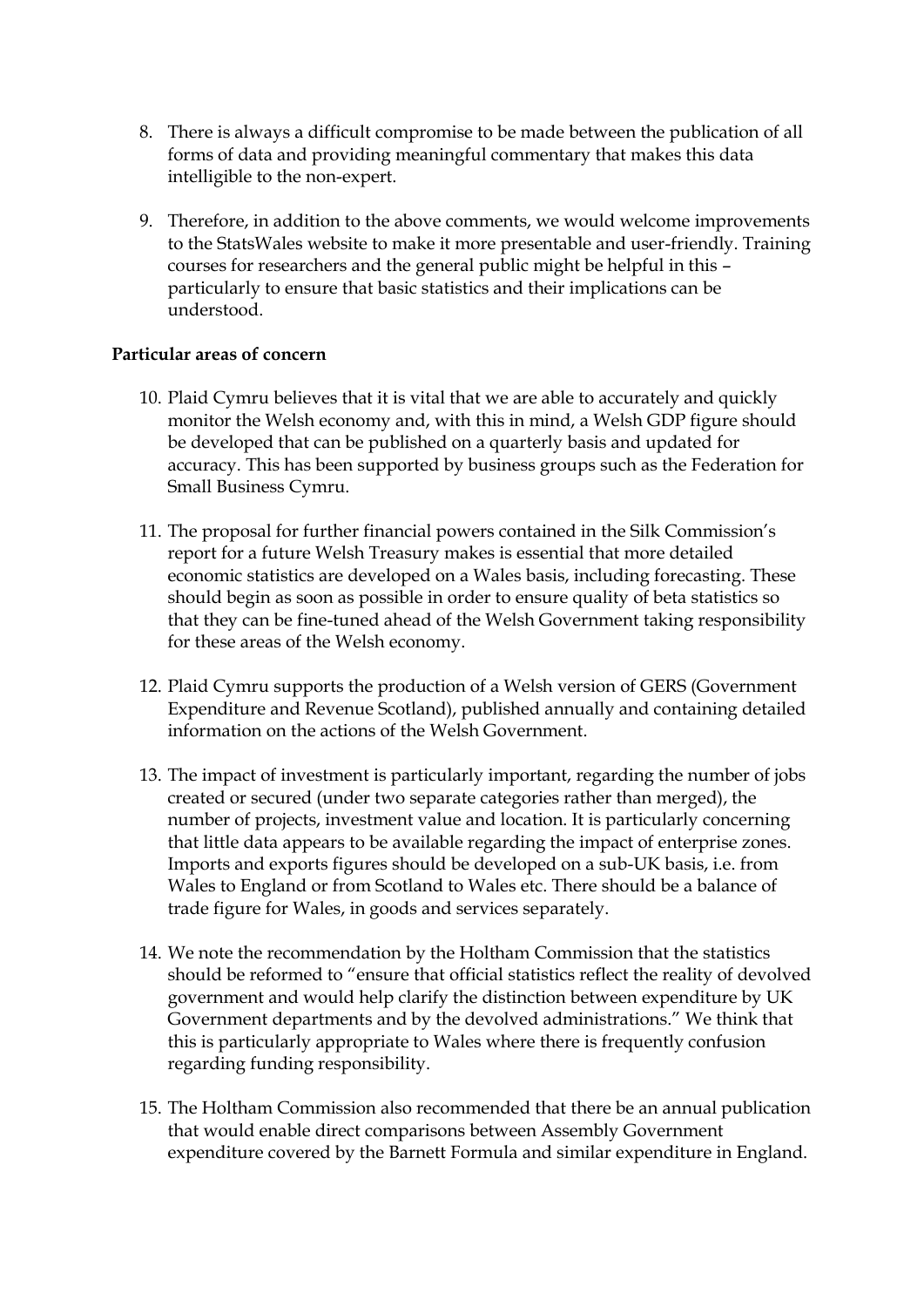16. These concerns were repeated by the Silk Commision who say in their second report that

"[w]e have also heard specific concerns about the lack of economic and public finance data, and the capacity for economic modelling. These are both areas in which Scottish experience is more advanced. There is scope for the two Governments to work with the Office for National Statistics and the academic and business communities to gather more robust and timely data, and to develop better models of how the Welsh economy works. This should lead to betterinformed policy decisions on what interventions in the economy are likely to be most effective."

- 17. These recommendations from both the Holtham and Silk Commissions highlight the need for additional economic statistics, in particular.
- 18. There should be further energy statistics published, including should also be regular and up-to-date energy generation and consumption split into each source (wind, solar, gas, nuclear, oil etc)

#### **Response to the proposals**

- 19. With regards to the consultation proposals, we believe that proposal one appears fair provided that statistics are regularly updated and links given to other websites. However, we believe that headline statistics and summaries can be useful as journalists or non-experts rarely examine the full dataset and may not fully comprehend complex data. We therefore believe that these should be maintained. There is concern about what changes, including discontinuation, might later be implemented by external organisations that may negatively impact our ability to compare statistics in future. It can also be difficult to uncover accurate Welsh data within larger UK datasets so this should be well sign-posted.
- 20. We broadly disagree with proposal two about publishing statistics on a less frequent basis. Routine monthly or regular statistical updates are valuable in exposing and understanding trends. It is unclear how less frequent publication will assist in public understanding or interrogation of the data.
- 21. Plaid Cymru broadly supports proposal three that a one stop website for all datasets would be useful, and support the proposals for compendia in fields for which there is currently no single document. Those areas, including local government, social services and health that cross large numbers of local authority or health board boundaries are particularly important for this.
- 22. We have similar concerns regarding proposal four as to proposal two. Although examples of datasets which might not be published so frequently are provided, it is unclear how the usefulness of a dataset is to be determined. Concern has been expressed about the decision to stop the publication of the State of the Environment report that includes valuable data on climate change, sustainable use of resources, biodiversity, landscapes and seascapes, local environment and environmental hazards that might not be easily collated elsewhere.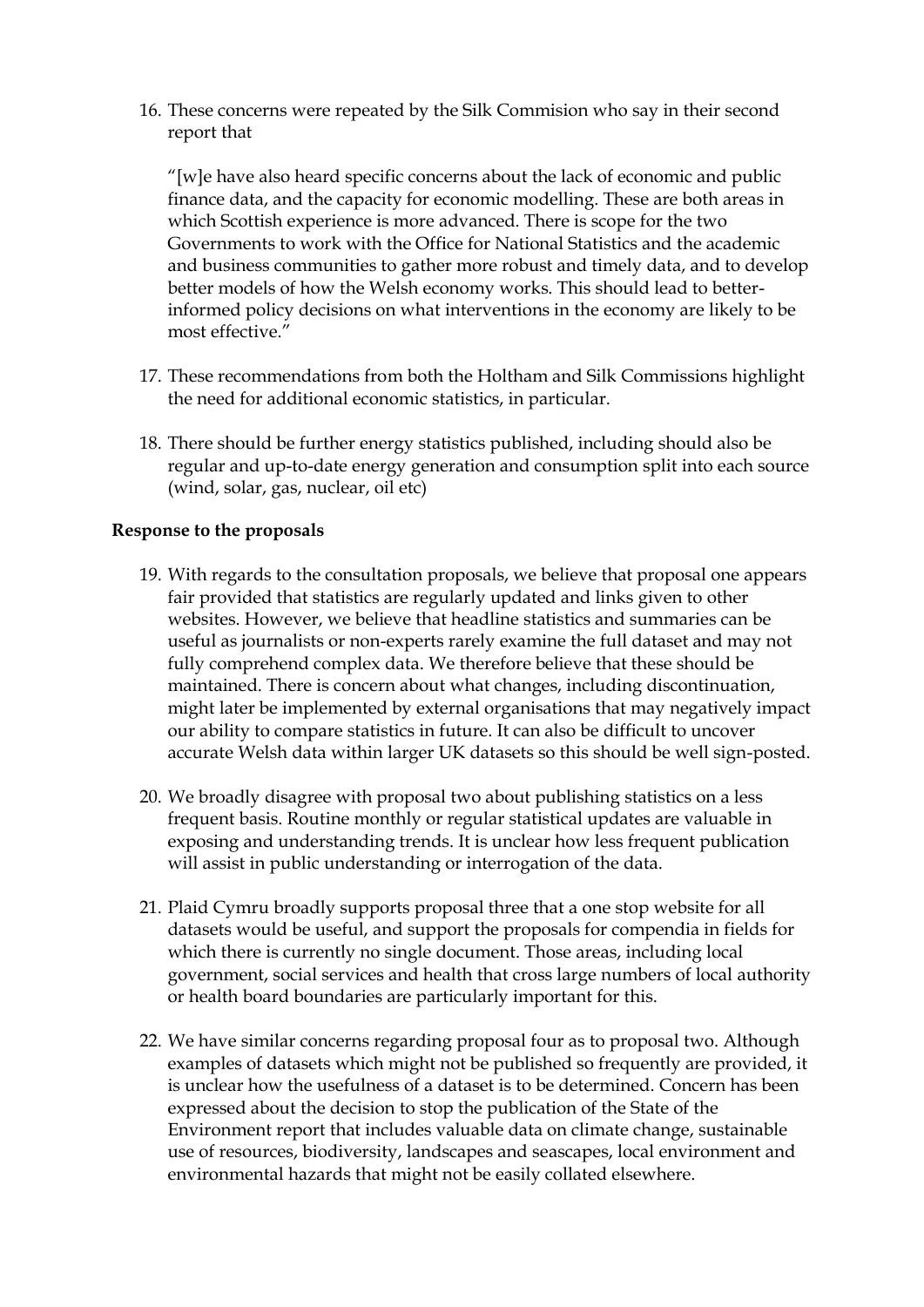- 23. Annual reports that are currently available should continue to be published, whether that be in an online format or in hard copy.
- 24. We broadly support proposal five. This could be improved by publishing the disclosure log on Stats Wales, sorted by category/subject matter.

# <span id="page-18-0"></span>**13. Anne Jones, Information Commissioner's Office**

# **The Information Commissioner's response to the Welsh Government's Consultation: Proposals concerning the publication of official statistics**

| Submitted by: Information Commissioner's Office |                             |  |  |
|-------------------------------------------------|-----------------------------|--|--|
|                                                 | 2nd Floor, Churchill House, |  |  |
|                                                 | Churchill Way,              |  |  |
|                                                 | Cardiff CF10 2HH            |  |  |
|                                                 |                             |  |  |
| Tel:                                            | 029 2067 8400               |  |  |
|                                                 |                             |  |  |
| Contact:                                        | wales@ico.org.uk            |  |  |

The Information Commissioner's Office (ICO) is the UK's independent public body set up to promote access to official information and the protection of personal information. We have responsibility for promoting and enforcing the Data Protection Act 1998 (DPA) and the Freedom of Information Act 2000 (FOIA). We do this by providing guidance to individuals and organisations, solving problems wherever possible, and taking appropriate action when the law is broken.

We note the proposals for changes to official statistics outputs produced by the Welsh Government, and have considered these in relation to the legislation that we regulate. In particular we welcome the Chief Statistician's statement in his foreword on page three, with regard to ensuring that statistical outputs and analysis add value to public debate and focus on the right priorities.

# **Proposals 2 and 3: provision of datasets**

Given the changes that you are proposing, you are no doubt aware of the so-called 'dataset provisions' which were introduced via the Protection of Freedoms Act 2012, and which amended FOIA. Broadly speaking, these provisions are intended to ensure that public authorities make datasets available, either in response to a FOIA request or proactively under a publication scheme, in a way that allows them to be re-used. They create a duty to provide datasets in a re-usable form and under licensing conditions that permit re-use. We therefore welcome the current proposals, in the light of the new requirements within FOIA with regard to datasets.

The frequency of making statistics available is not something we would specifically comment on. This will be related to their usefulness to the users and is something that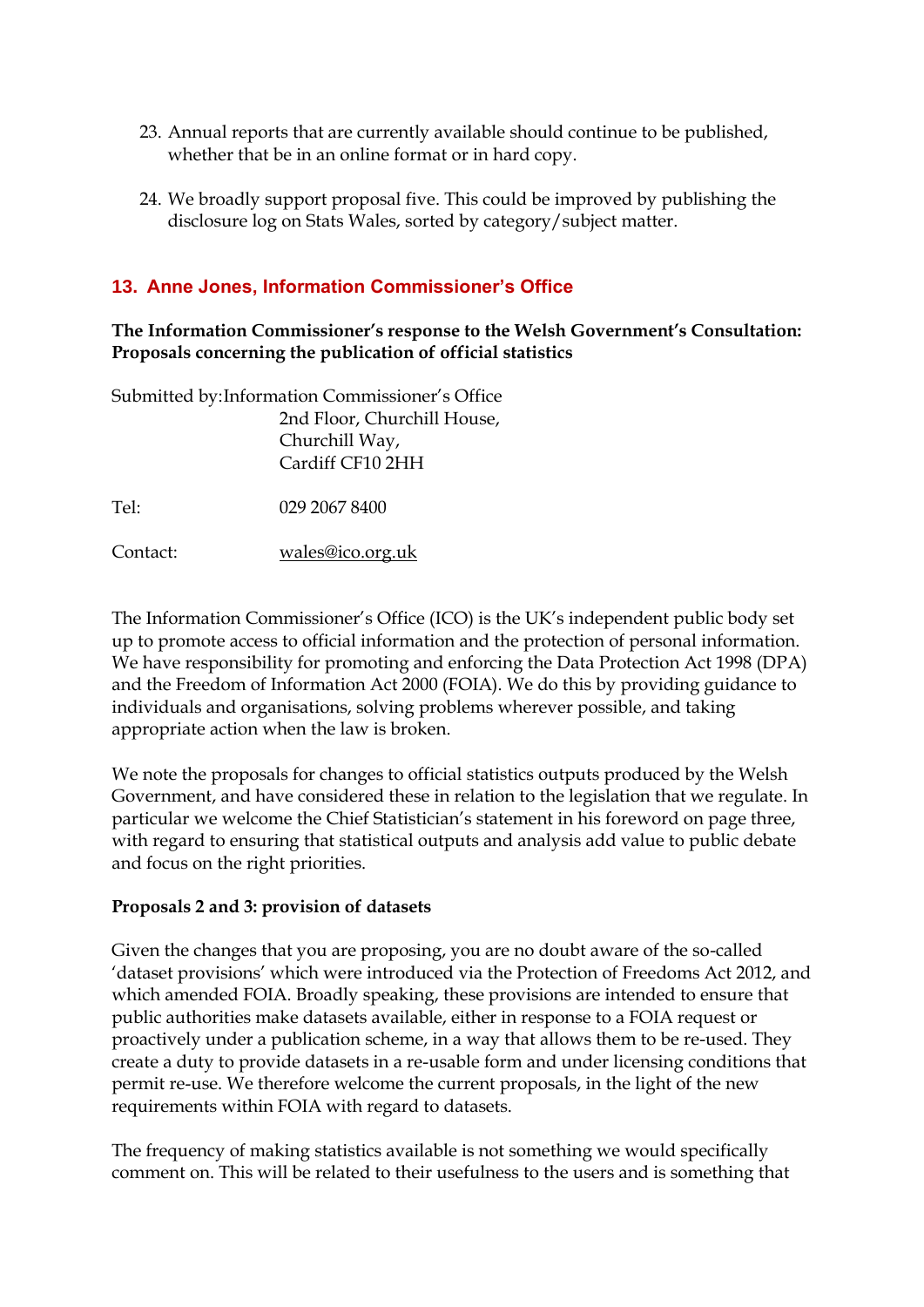the Welsh Government will be best placed to assess. However, we would expect that any timings for their publication which are set out in the Welsh Government's FOI publication scheme are adhered to, as a failure to do so is likely to constitute a breach of FOIA section 19.

We have produced [guidance](http://ico.org.uk/for_organisations/guidance_index/~/media/documents/library/Freedom_of_Information/Detailed_specialist_guides/datasets-foi-guidance.pdf) that may be of help if a more in-depth understanding is required of what constitutes legal compliance when making datasets available.

# **Proposal 5: publishing ad hoc requests for statistical information**

We note the inconsistency between current service standards and the requirements of FOIA and welcome the proposal to align these standards. Whilst in the event of a complaint to the ICO, our own yardstick can only be the Act itself rather than an organisation's set of service standards, nevertheless in our view there is also no doubt that aligning standards will serve to simplify local processes and add to efficiency.

We also welcome the proposal to publish responses to ad-hoc requests, particularly as this consideration is now a legal requirement. See section 19(2A) of FOIA:

*A publication scheme must, in particular, include a requirement for the public authority concerned— (a) to publish— (i) any dataset held by the authority in relation to which a person makes a request for information to the authority, and (ii) any up-dated version held by the authority of such a dataset, unless the authority is satisfied that it is not appropriate for the dataset to be published, (b) where reasonably practicable, to publish any dataset the authority publishes by virtue of paragraph (a) in an electronic form which is capable of re-use, (c) where any information in a dataset published by virtue of paragraph (a) is a relevant copyright work in relation to which the authority is the only owner, to make the information available for re-use in accordance with the terms of the specified licence.*

You will note that this requirement is qualified, in that the public authority does not have to publish a dataset as part of its publication scheme if it is satisfied that it is "not appropriate" to do so.

In the last paragraph of section 7.5 of your consultation document, you refer to the intention to "move towards publishing our responses". We welcome this, but we would highlight the fact that the legal requirement under FOIA section 19(2A)(a)(i) to make requested datasets available is already in force (unless, as mentioned above, it is 'not appropriate' to do so). In other words, public bodies have a duty already to do more than merely 'move towards' making responses available.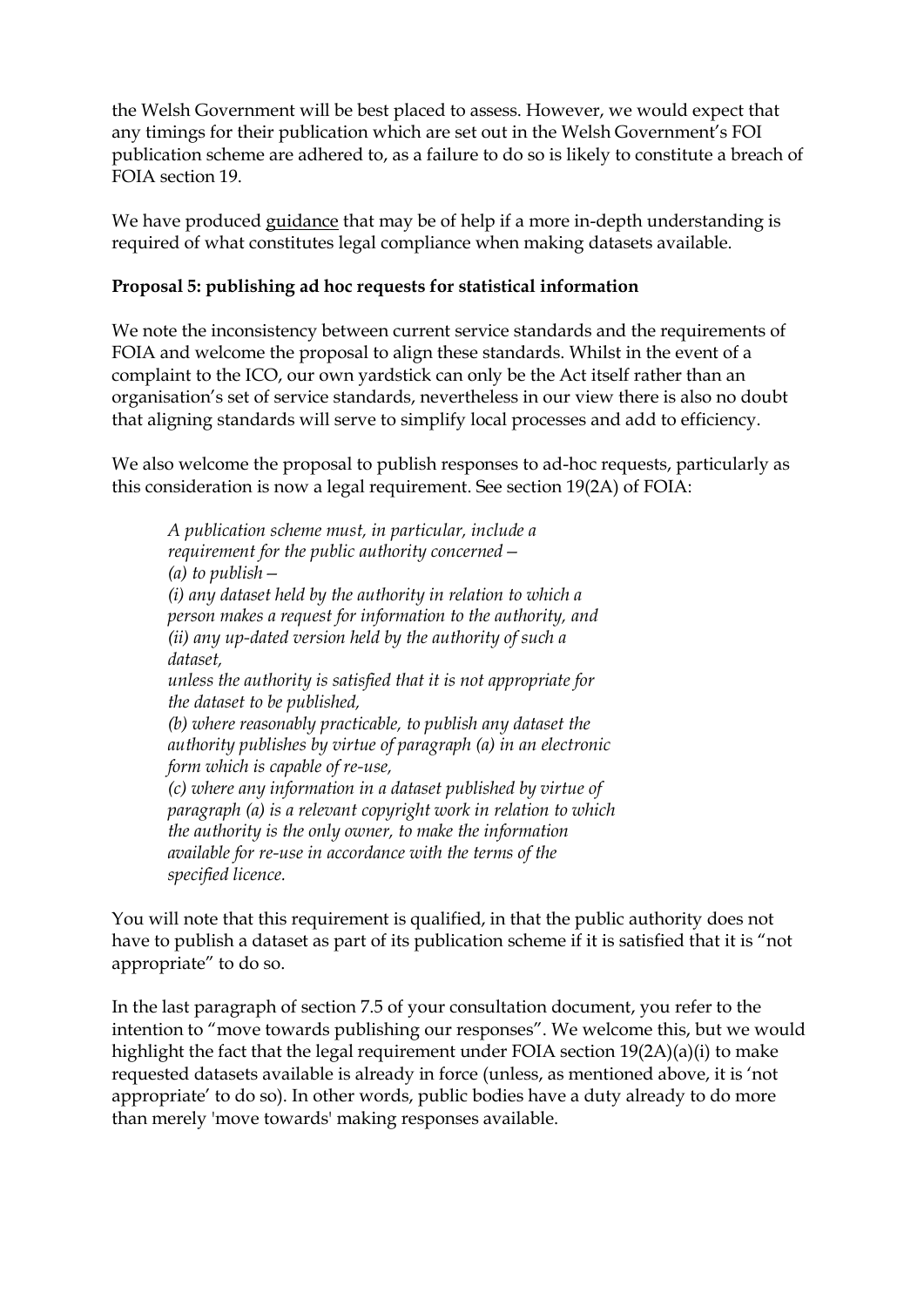# **Anonymised data and the risk of re-identification**

In general, it will not be possible to identify living individuals from published statistics. However with increasing numbers of published datasets, we are aware that the possibility of re-identification of individuals can arise where separate, anonymised datasets can be collated or merged by users. The risk of re-identification will differ according to the way the anonymised information is disclosed or published, however we would recommend carrying out adequate risk analyses on the likelihood and potential consequences of re-identification at the initial stages of producing and disclosing anonymised data. We have published [guidance on anonymisation](http://ico.org.uk/for_organisations/data_protection/topic_guides/anonymisation) to assist organisations in this.

We would be happy to provide you with further information on any of the above points if necessary.

# <span id="page-20-0"></span>**14. David Jones, Estyn**

**Estyn response to the Welsh Government consultation document 'Proposals concerning the publication of official statistics'.**

# **Proposal 1: To build on our collaborative community with partner organisations and remove duplication in the publication of official statistics.**

We would welcome the plans for the Welsh Government to:

- 'Continue to play a leadership role in supporting arms-length bodies to take a responsibility for directly publishing their own statistics in an orderly and transparent manner. We will seek to minimise the impact on users of any changes in responsibility.'
- 'Continue to represent Welsh users interest in ensuring that UK bodies present statistics for devolved administrations separately.'
- 'Ensure that pages on our StatisticsWales website provide clarity on what information is available and which producers are responsible for publication.'
- 'Continue to develop StatsWales to enable other official statistics producers to directly publish data about Wales.'

We have noted that StatsWales does not always have up-to-date data and is not always updated in a timely manner. Regular and timely updates to StatsWales will be of paramount importance to Estyn and other users as more information is accessed through StatsWales.

StatsWales can be hard to use and find information for someone who is not familiar with the website or for someone who does not use the website on a regular basis. We would welcome work to be done to develop the StatsWales website to make it user friendly and easier to navigate, before transferring more data and outputs to StatsWales (as proposed in proposal 3).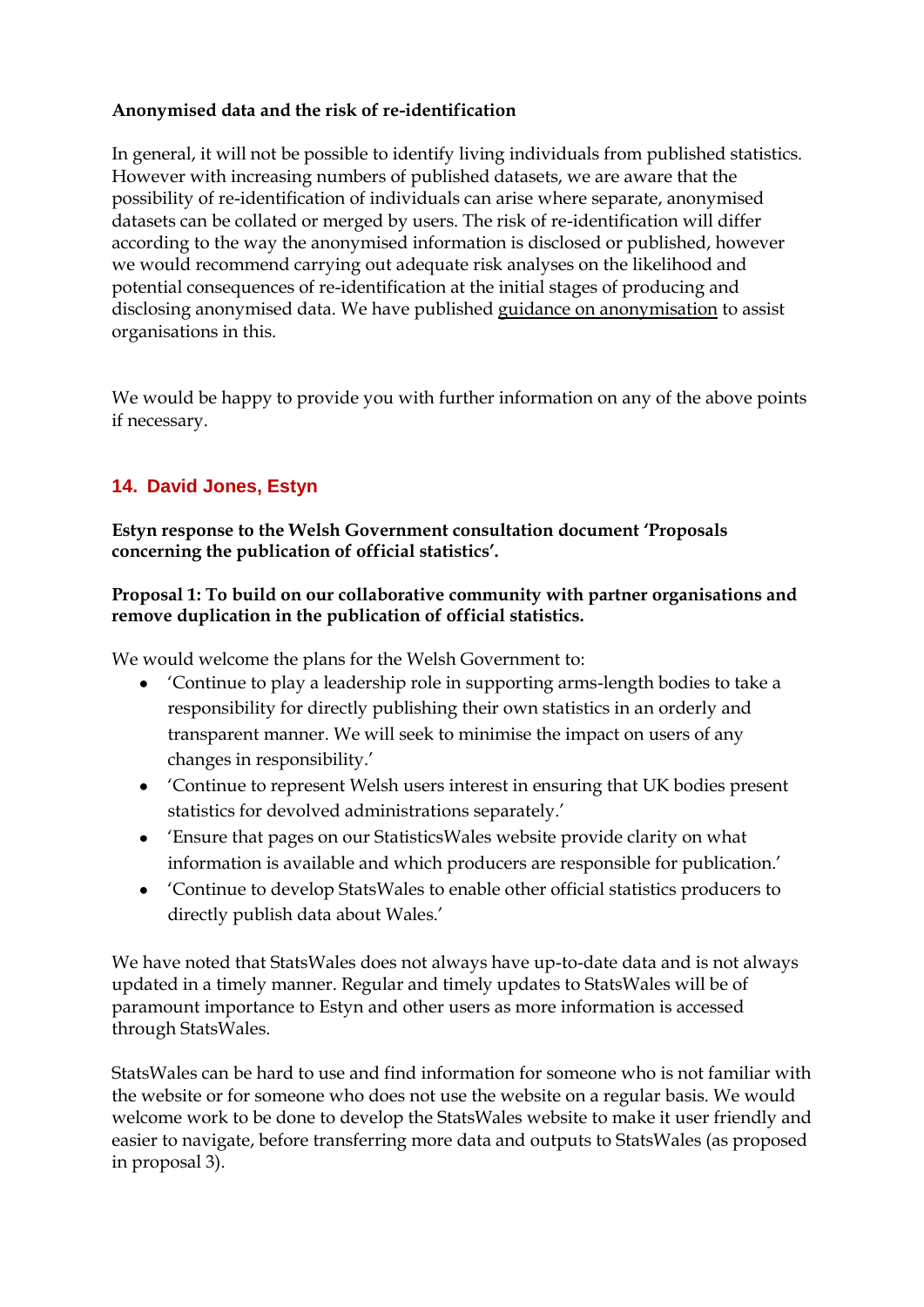We think that there is a need for an easily accessible webpage that contains maintained weblinks to all other statistical producers. It is important that we can continue to access data from the pupil destinations survey on the Careers Wales website, as we do use this data. We would welcome improvements to the ability to access data on the Careers Wales website, and we agree with the proposal for the headline statistics 'Pupil Destinations (Careers Wales)'

Also, we are aware of the education outputs listed below but do not make specific use of them:

Headline statistics:

- Destination of Leavers from Higher Education (Higher Education Statistics Agency)
- UCAS statistics (UCAS)
- Student finance annual statistics (Student Loans Company)

Statistical bulletins:

- Students in Higher Education
- Destination of Leavers from Higher Education
- UCAS statistics
- Higher Education Performance Indicators

## **Proposal 2: To allow more time for value added interpretation and analysis, where appropriate we will publish datasets through StatsWales, whilst reducing the number of routine monthly and quarterly statistical outputs. We will seek to publish the datasets in a more timely fashion and with appropriate user support;**

We agree with the proposal for the 'Quarterly NEET bulletin', but would want more work to be done to make StatsWales more user friendly (as we note under proposal 1) and we would want quarterly NEET numbers to be available on StatsWales.

Also, we are aware of the education outputs listed below but do not make specific use of them:

- EMA monthly statistics
- Student finance monthly statistics

# **Proposal 3: To move the data from many of our compendia publications from hard copy/pdf to StatsWales, ensuring that the data is available to users in a manner that is open source and downloadable.**

While we agree in principle with the move away from hard copy / pdf publications, we think that StatsWales needs to be developed further (as we note under proposal 1) before further data is transferred to StatsWales. Also it is worth noting that it can sometimes be useful to have a publication in a format that can be browsed easily. For example, if you need a specific piece of information on the Welsh language, you can currently browse section 8 of the 'School statistics compendium' and find what you need through browsing.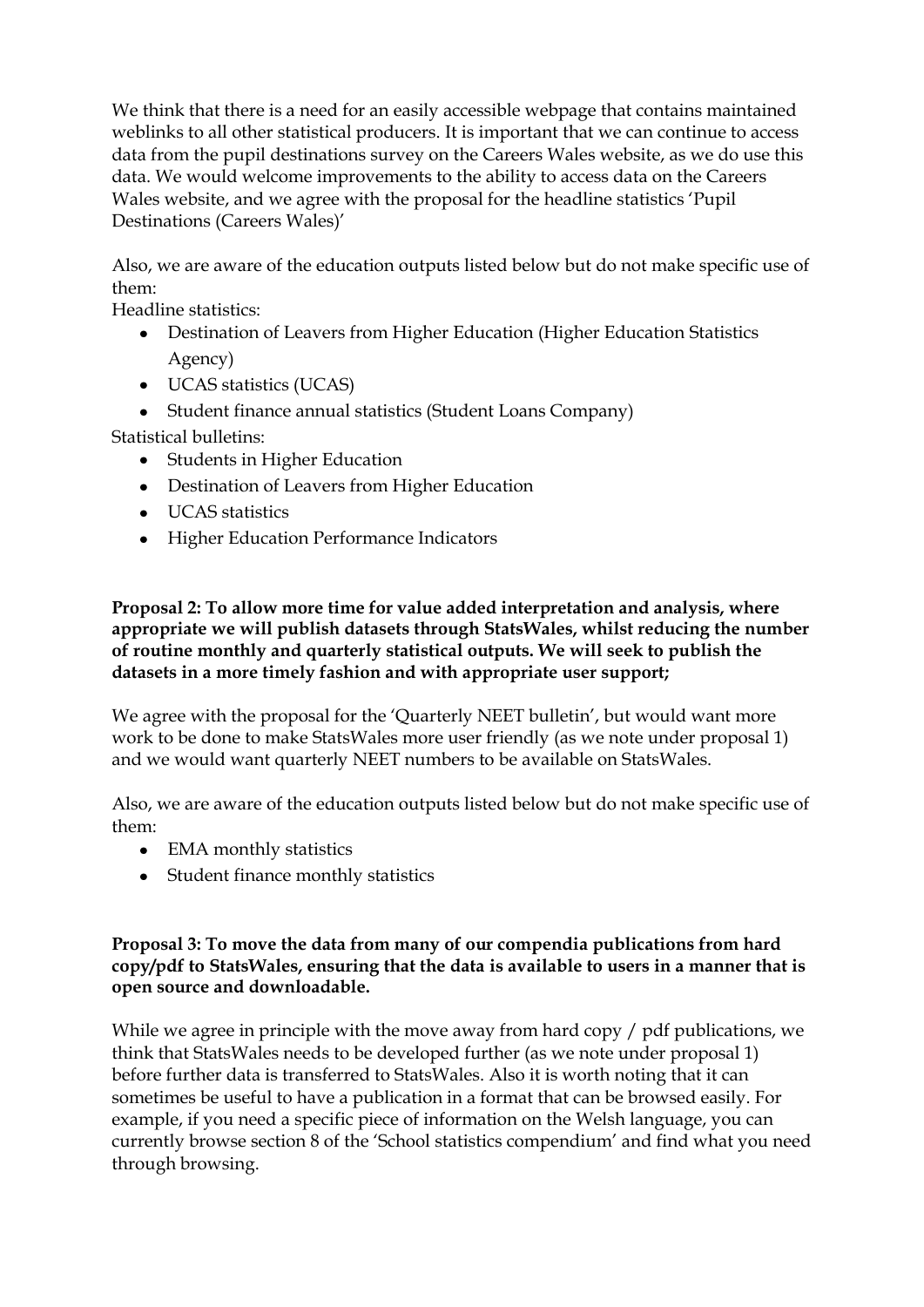We would be concerned if there is a reduction in the statistics and information available from the three publications listed below, as some of the information is not published anywhere else. We use these publications as contextual information for our inspections and in our thematic surveys, so it would be very useful for us to see all of the content retained (data, charts, maps, commentary, footnotes and supporting guidance).

- Further education, work-based learning and community learning
- School statistics compendium
- Local area summary statistics

We note that the supporting information to the tables is very useful (commentary, footnotes, and supporting guidance in appendices) and would not be as easily accessible if transferred to StatsWales.

As the 'Schools in Wales: Examination Performance' publication is not listed in this proposal, we assume that it will continue to be published. We do use all the data in this publication so it would be important to us for all data in the publication retained.

We do not make use of 'School statistics by Assembly constituency area' but trust we could access geography reference tables to enable us to produce this sort of analysis ourselves should we require it.

# **Proposal 4: For those few outputs that add less value, or have little use outside a very specialist or internal audience, we will reduce the frequency or cease either the data collections/publications.**

We do not agree with the proposal regarding the 'Academic achievement by pupil characteristics' and 'Attendance by pupil characteristics' bulletins. These bulletins are useful as contextual information, particularly during inspections. We request that these two bulletins are continued to be published every year.

We feel that the information in the education outputs listed below is very important. We agree with the individual proposals in principle provided that they would result in better methodologies, less duplication and greater accessibility to the data.

- Levels of Highest Qualification held by working age adults (Bulletin). We would welcome production of this bulletin every two years.
- Pupils with statements of special educational needs (SEN).
- Teachers in service, vacancies and sickness absence.
- Pupil destination StatsWales cubes, this information will be available through Careers Wales.
- Pupils Leaving Full-time education with no qualifications'

Also:

We would like the weblink to the Careers Wales website to appear in an appropriate place on StatsWales.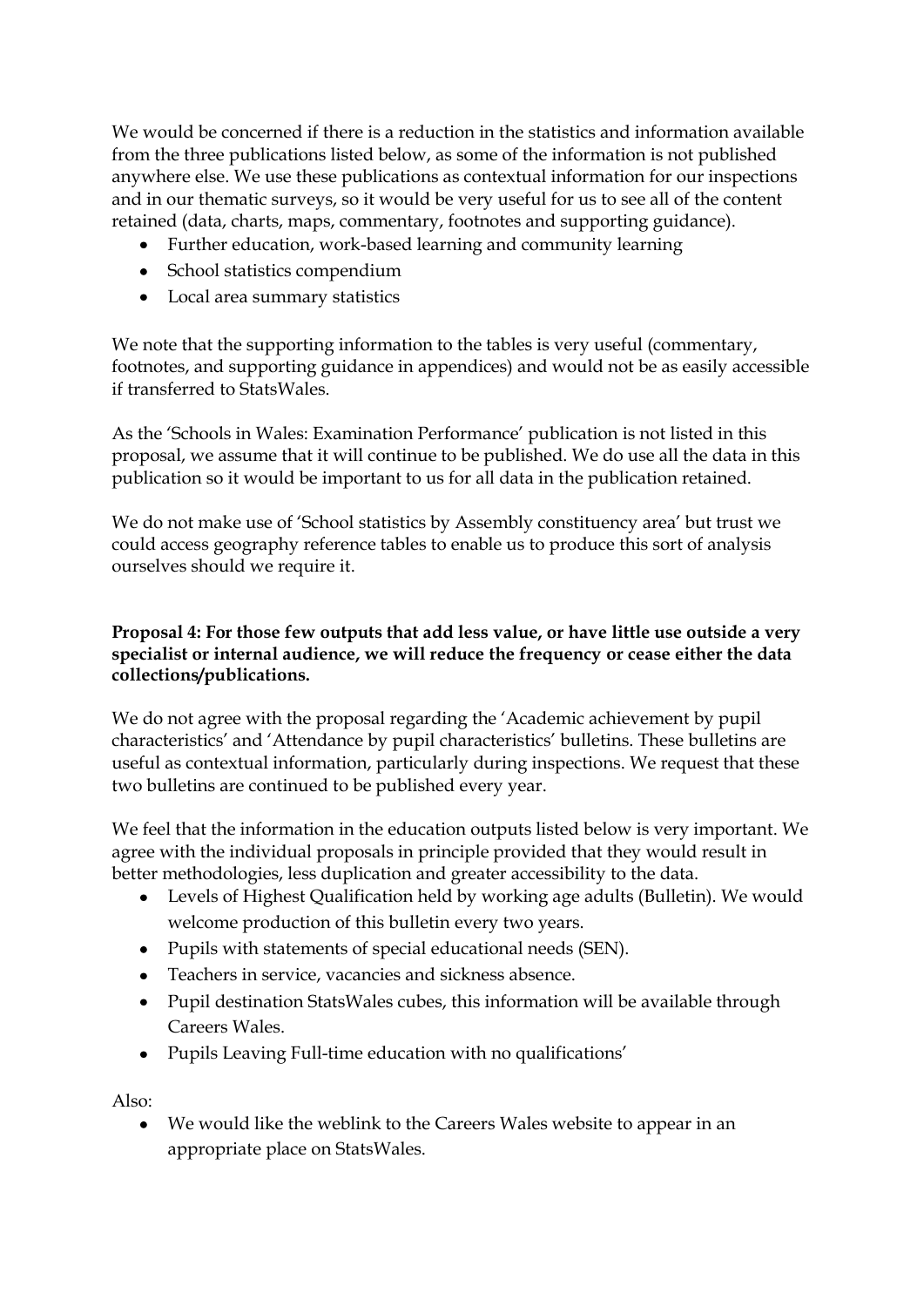- We would support the use of the Pupil Level Annual School Census (PLASC) being used to collect data and statistics about teachers in Wales. We would also welcome data from the General Teaching Council for Wales (GTCW) to be more accessible and also available at regional level (currently data for all Wales is only shown). We are interested in sickness absence data for teachers.
- We would welcome a new and more robust data collection for 'Pupils Leaving Full-time education with no qualifications'.

# **Proposal 5: To publish ad-hoc requests for statistical information, whilst aligning our standards of service with our Freedom of Information commitments.**

We agree with this proposal, as this is likely to be very helpful for us to see and use education data from ad-hoc requests.

# <span id="page-23-0"></span>**15. Steve King, Swansea City and County Council**

Please find attached my response to the current consultation. Thank you for providing the opportunity to comment on these proposals.

In general terms, I would certainly support the overall direction of travel suggested – which seems sensible, both in terms of public sector resource constraints, and (just as significantly) how those resources should be used. As noted in the Foreword, the proposals also fit in with the recent GSS strategy vision to "shift the balance from collection to analysis, interpretation and user support."

Here are some further, specific comments:

- It is reassuring that the proposals seem less about cutting back, but more about re-prioritising, which would allow the development of emerging series in accordance with user need, e.g. Jobs Growth Wales, Flying Start statistics, etc.
- Whilst the greater use of StatsWales as a dissemination vehicle is fine in principle, this needs to be accompanied by development of the system where necessary, by way of improved functionality (and simplicity in some cases), user support/training, and some form of future release timetable or alert system along the lines of the '30-day notice' now used for WG bulletins and publications.
- Page 6: I am pleased that WG will continue to work with HESA on their data this is especially important in student areas such as ours. I have also tended to refer to the annual HE/FE publications rather than StatsWales in this case, but need to break that habit clearly.
- Page 7: the reference to the Tackling Poverty Action Plan is interesting we are looking to monitor the issues/indicators raised in that for our latest 'Poverty Profile' but the statistical sources are not always there for these indicators.
- Page 9: the reference to the Administrative Data Research Centre is also interesting – it would be useful if the user community could be kept informed of developments, perhaps via WSLC, Knowledge Hub, etc.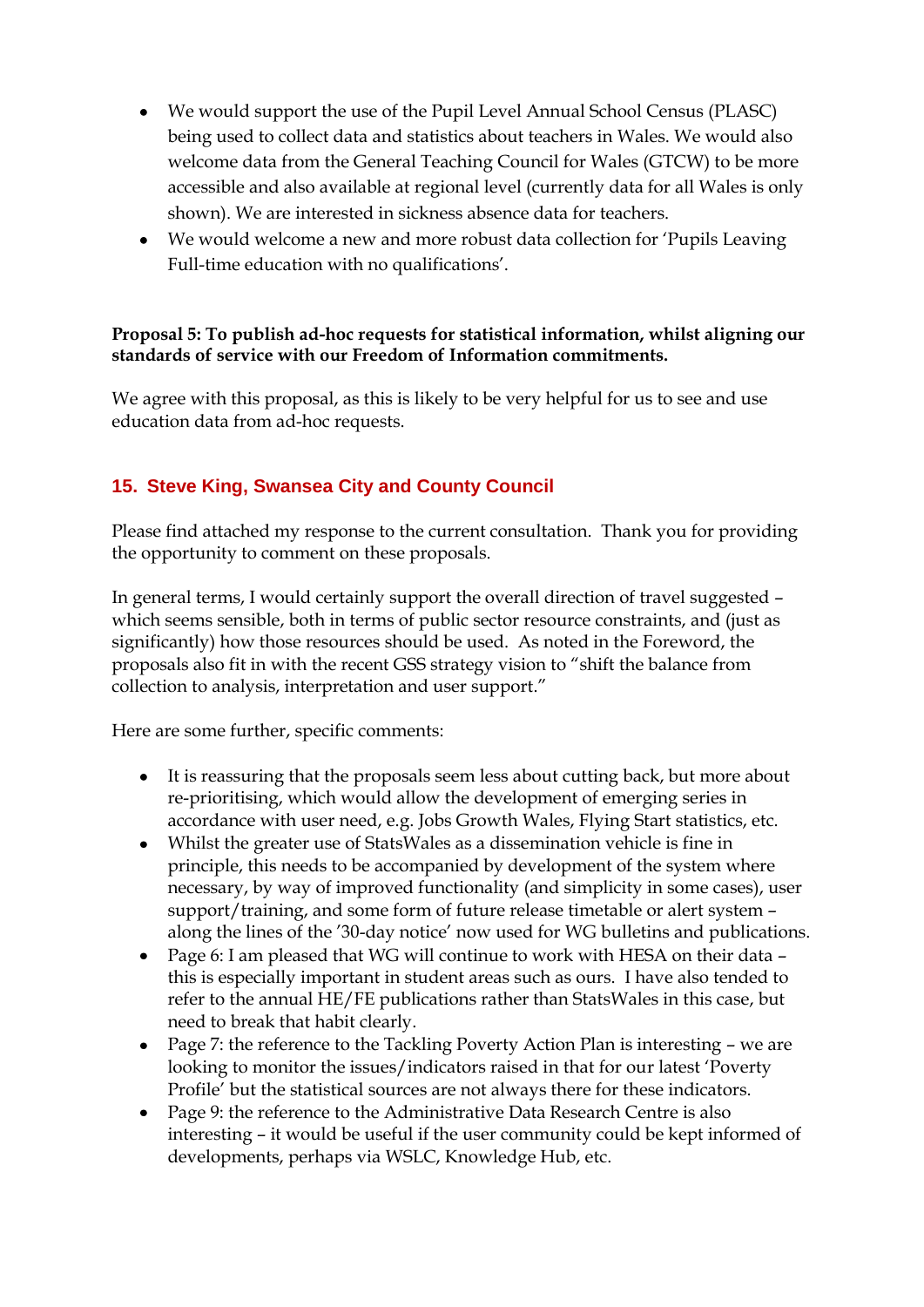- Proposal 7.1 (page 11): support in principle whilst it is accepted that re-hashing other organisations' statistics is not a good use of resources, I feel that KAS does have an important role in *effectively* signposting users in Wales to these external sources.
- Proposal 7.2: agreed, subject to the earlier comments on StatsWales (pt.2) above). However, in general it would seem sensible that most current monthly/quarterly outputs will continue to be released at least on an annual basis.
- The individual proposals in annex 2 seem reasonable my only query would relate to the NEETs release. Whilst it seems sensible to link in with the quarterly APS outputs, as the data is sourced from the same survey, I'm wondering if there's a place for the administrative-based NEET data, which we've previously acquired on request from Careers Wales. It could be a signposting issue, and/or finding a means to bring together the separate sources (perhaps in a separate annual release).
- $\bullet$ Proposal 7.3: I accept the reasons behind stopping most/all compendia publications, as long as the content is still on StatsWales, but I have a degree of concern that less 'statistically-aware' users will not easily find their way around StatsWales to access the required information in the way they used to, and therefore risk make wrong choices on sources. However, I'm not sure what the solution is in this case – perhaps the answer partly lies in clear signposting/direction or creation of single 'headline statistics' tables on StatsWales for specific topics/themes, to replicate the compendia approach as far as possible.
- Proposal 7.4: this seems reasonable in principle. However, some of the specific items noted in the annex are very useful / valuable and I hope would not be diminished as part of this process. For example, the WG "Business Demography" release has recently added considerable value to the ONS output (e.g. providing stocks, births/deaths by industry sector, which ONS do not routinely publish now). The annual APS-based "Commuting" dataset is also very useful and (as far as I'm aware) not published elsewhere. Whilst noting that the data is the most important part *(although as an aside, I'm not sure why the 2012 commuting data has been delayed pending this consultation if there is no proposal to consider stopping it – it was due in January)*, the visual aspect – i.e. the 'Interactive Commuting Statistics viewer' – will hopefully continue and develop for this and other datasets that may benefit from this approach.
- For annex 4, I agree that just signposting to other releases is sensible, e.g. Nomis, Eurostat, ONS outputs (for RPI/CPI etc.)
- Proposal 7.5: agreed it would also be useful if wider users can be alerted to any ad hoc analyses when published.

I hope you find these comments helpful, and that WG continue to engage with users during this process.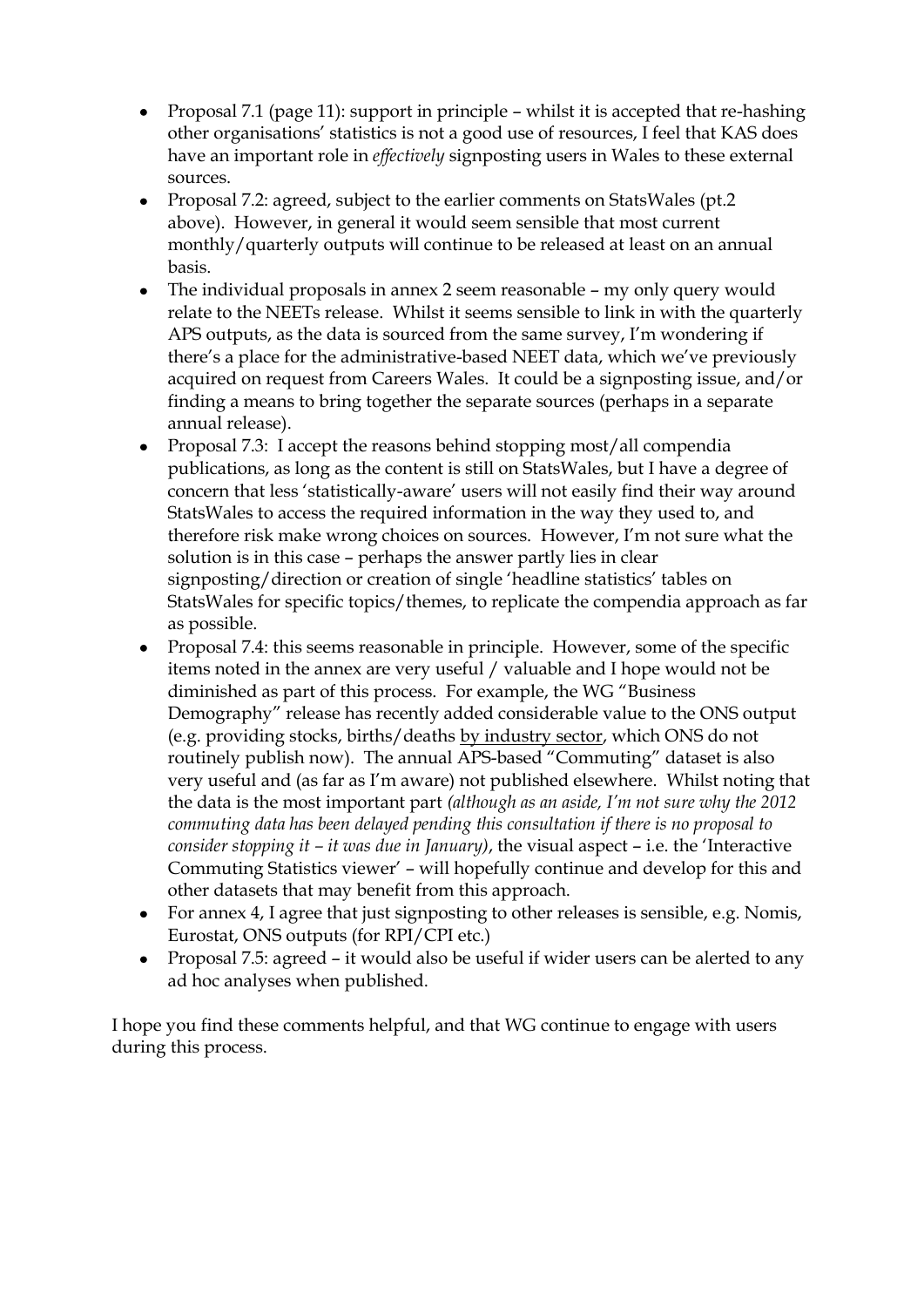# <span id="page-25-0"></span>**16. David Lermon, ICAEW**

## Dear Sir/Madam

### **Proposals Concerning the Publication of Official Statistics**

#### **Introduction**

ICAEW welcomes the opportunity to comment on the Welsh Government's Proposals concerning the publication of official statistics.

#### **Background**

ICAEW is a world-leading professional accountancy body. We operate under a Royal Charter, working in the public interest. ICAEW's regulation of its members, in particular its responsibilities in respect of auditors, is overseen by the UK Financial Reporting Council. We provide leadership and practical support to over 142,000 member chartered accountants in more than 160 countries, working with governments, regulators and industry in order to ensure that the highest standards are maintained.

ICAEW members operate across a wide range of areas in business, practice and the public sector. They provide financial expertise and guidance based on the highest professional, technical and ethical standards. They are trained to provide clarity and apply rigour, and so help create long-term sustainable economic value.

ICAEW, an active member of Commerce Cymru (formerly Business Wales) and the Council for Economic Renewal, has 3,000 members in Wales. We work closely with the Welsh Government in a number of different ways.

ICAEW has more than 20,000 members working outside the UK. The ICAEW qualification is recognised around the world as a prestigious professional business qualification. Members are entitled to the description chartered accountant and to the designatory letters ACA or FCA. Examinations for the qualification can be taken in a wide range of countries across the globe including China, Russia, Malaysia and Pakistan: however, papers are always set and marked in the English language.

#### **Response**

We accept that there is a balance to be struck between the timely publication of statistics, the need for suitable analysis and explanation, and the call on staff resources, given the tight constraints on public expenditure. In general, we accept that the proposals made represent a proportionate response and from our perspective, we do not believe that they will have any significant adverse effect on the Institute or our members.

However, we would stress that if the default position is to be for data to be published as soon as they are available, with Statistical First Releases produced less frequently than at present and Compendia no longer published, it is essential to ensure that suitable communications systems are deployed to alert potential users to the publication of data and analysis and to signpost them to the data. We believe email distribution lists and social media need to be employed to ensure users are aware of data as they are made available.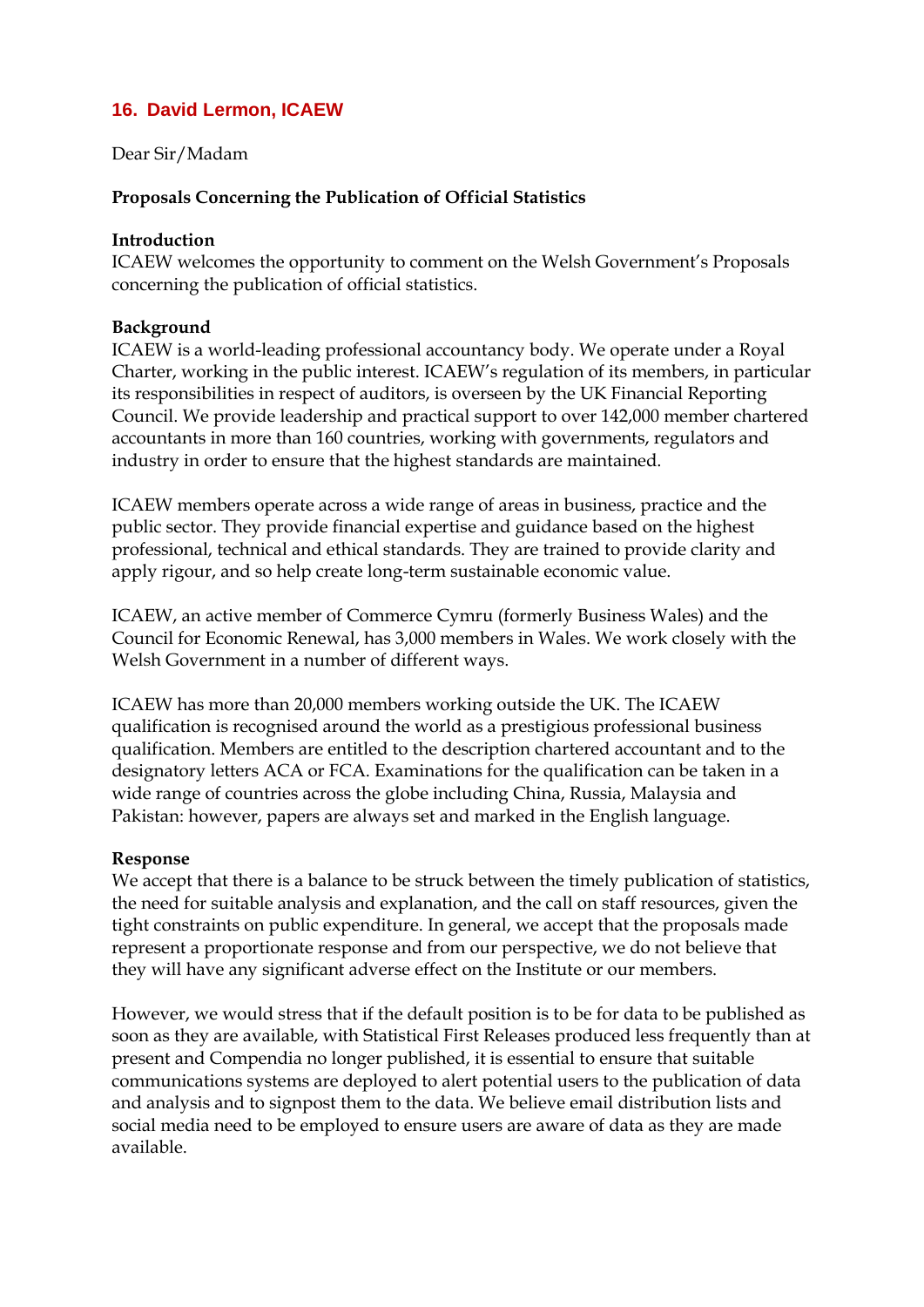We also believe that a high priority needs to be given to improving user support mechanisms for Stats Wales, as suggested under Proposal 2.

Turning to more specific points, from the Institute's point of view, we feel that it would be preferable to retain the monthly publication of the regional economic and labour market profile, if at all possible, although a quarterly bulletin would be acceptable.

While we also accept the logic of no longer producing analysis of other organisations' statistics, we would stress the importance of the Annual Business Survey to ourselves and other business organisations and would hope that the Welsh Government will give priority both to publicising the publication of Survey data and to signposting to the relevant Welsh data within these datasets. Similarly, if the annual analysis of business demography (births and deaths) is no longer published, good signposting to the relevant data on StatsWales will be essential

We would also stress the importance of transparency over local government finance and expenditure. We note that proposals are to be developed to find an alternative approach to the publication of the compendium on Local Government Financial Statistics and would stress our view that any alternative should not diminish or dilute the information made available publicly.

As an additional point, we would emphasise the need for robust statistical information for the Welsh Government's Treasury function as that develops. Information provided should be as accurate as possible, and the level of accuracy should be clearly stated.

# <span id="page-26-0"></span>**17. Nathan Lester, Public Health Wales**

Please find response below to the above consultation on behalf of the Public Health Wales Observatory.

#### **What impact will these proposals have on your work?**

The proposals will have a generally positive impact. Data released in downloadable format, for example via Stats Wales are more useful than those released in pdf format in statistical bulletins and the like.

#### **What do you use the statistics for?**

We use these statistics to describe and analyse population health and its determinants and to analyse use of health services at the population level.

### **Do you agree with the focus on making datasets available in an open format with more analytical - but less frequent - statistical releases?** Yes

**Where we are proposing to stop or reduce the statistics that are available, are there dependencies between our statistics and your work that we have not considered?** Not that we are aware of.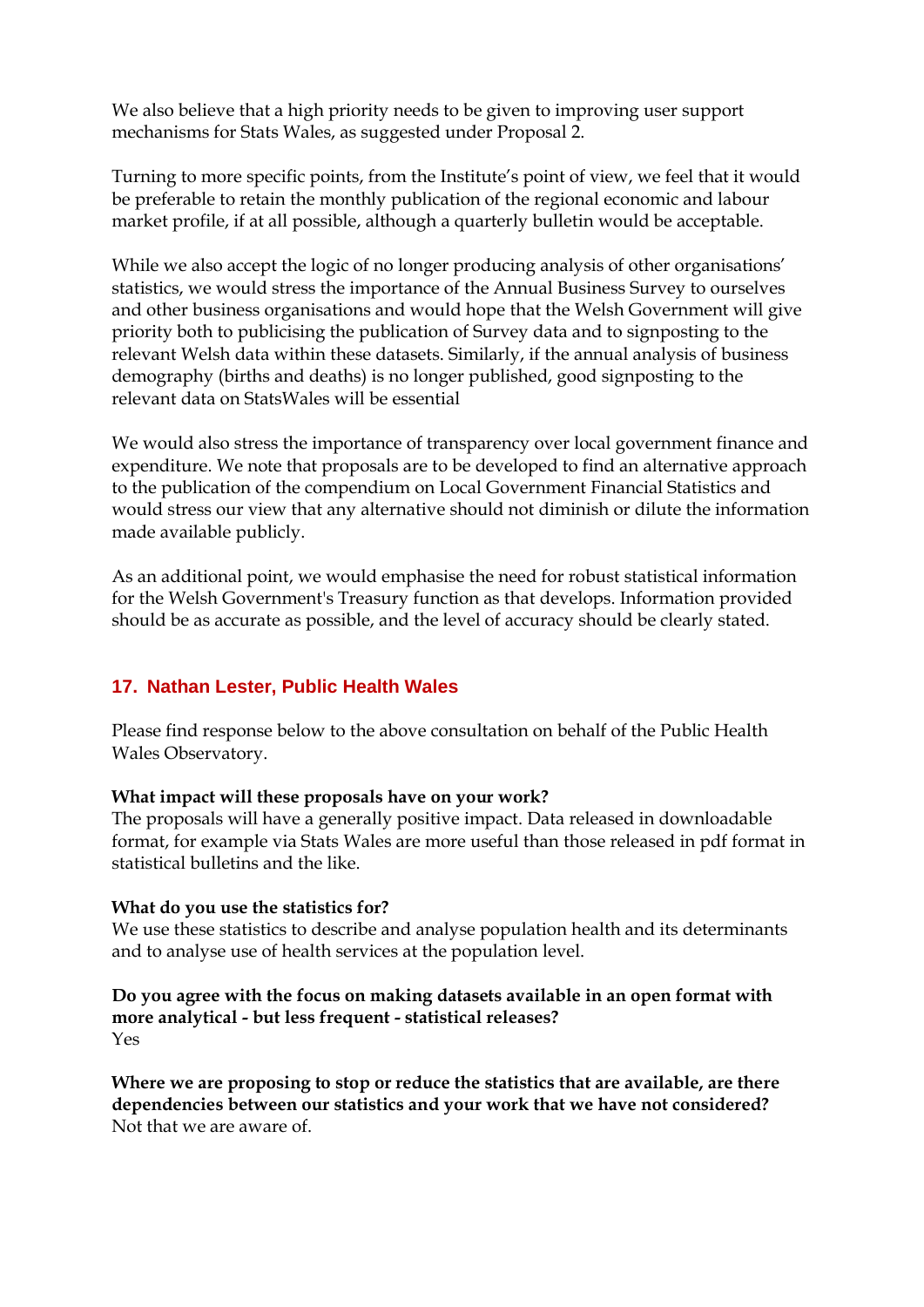**Are there particular issues of timing that we should consider when planning for reducing the frequency of statistics?** Not that we are aware of.

# <span id="page-27-0"></span>**18. Chris Hywel Macey, Ceredigion County Council**

I welcome the move towards greater availability of information on the StatsWales website and less use of statistical bulletins.

The bulletins, though often interesting reading, suffer from the weakness of only quoting a handful of statistics, which are very open to being taken out of context. Requiring interested parties to delve into the detail is likely to produce better quality analysis, understanding and use of the data.

Whilst the ability to download data from the StatsWales website into Excel is very welcome, it would be helpful if each line were to contain all relevant information. For example, on the tables for school budgets, the LA is only included as a heading; when sorting the information on an all-Wales basis, there is no cell which associates a school with its LA. This can be done by extracting the LA number from the beginning of the school reference or by copying the heading down to each line. However, having the LA name in each row from the time of download would eliminate the need for this particular manipulation of the data.

# <span id="page-27-1"></span>**19. Joshua Miles, Federation of Small Businesses Wales**

#### **Proposals concerning the publication of official statistics The Federation of Small Businesses Wales**

The Federation of Small Businesses Wales welcomes the opportunity to present its views to the Welsh Government on its proposals concerning the publication of official statistics. FSB Wales is the authoritative voice of small businesses in Wales. With 10,000 members, a Welsh Policy Unit, two regional committees and twelve branch committees; FSB Wales is in constant contact with small businesses at a grassroots level. It undertakes a monthly online survey of its members as well as an annual membership survey on a wide range of issues and concerns facing small business.

#### **Introduction**

FSB Wales is concerned that there is currently insufficient economic analysis provided by Welsh Government in relation to many statistics. The current consultation proposals serve to further exacerbate this problem. In light of greater fiscal autonomy provided for under the Wales Bill, FSB Wales feels far more capacity is needed as part of a treasury function in order to properly service the decision making process in Wales. There are also specific statistical releases that are under threat as a result of this consultation that would be of detriment to decision making in Wales, particularly in light of the Welsh Government's stated aim of encouraging growth and jobs.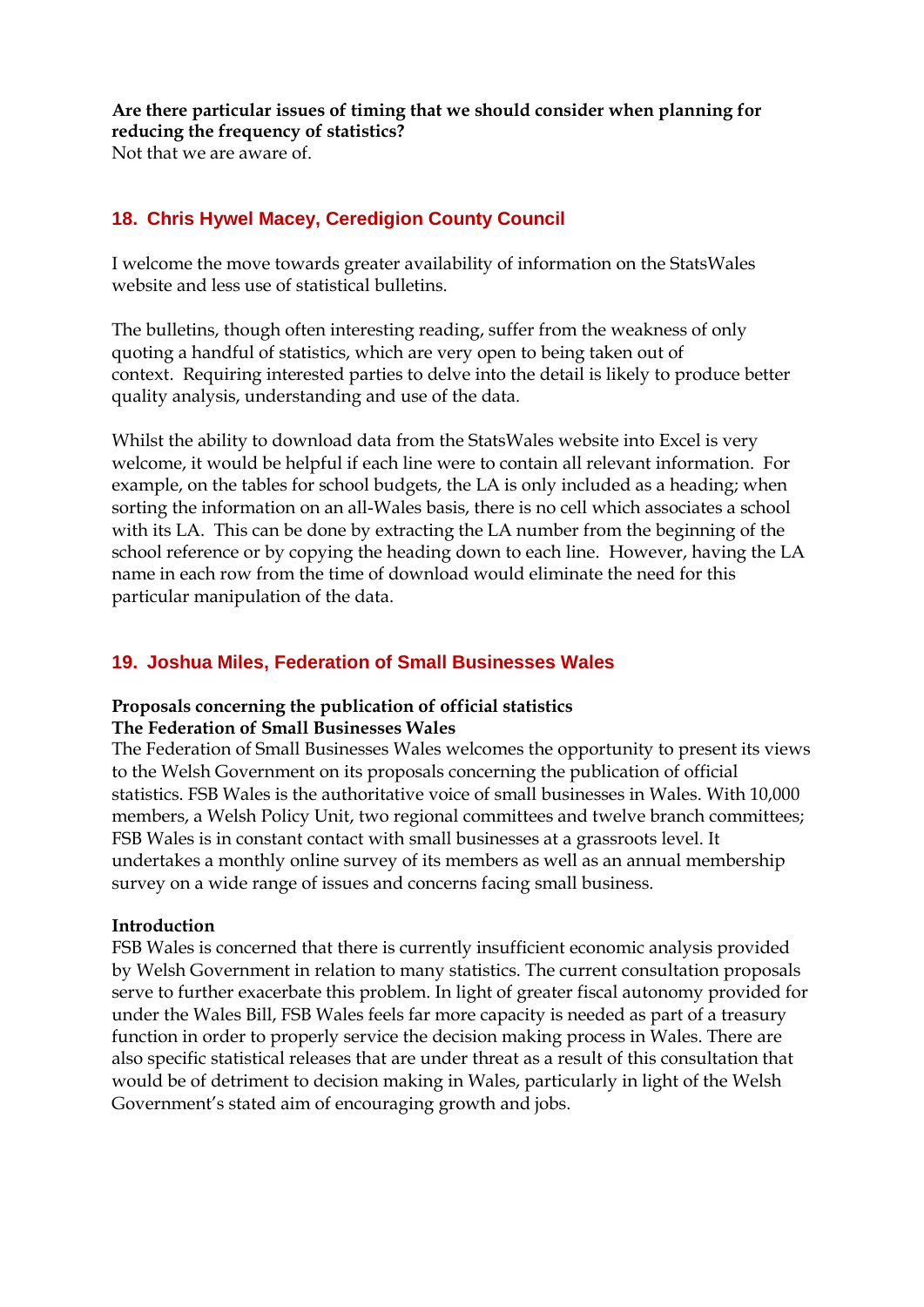## **Treasury Function**

If the Welsh Government is to assume greater fiscal accountability then suitable resources must also be available within the Welsh Government's Finance Department to model public policy decisions. As the Holtham Commission noted in its final report:

*"We envisage that some enhancement to the Assembly Government's Finance Department would be necessary once any tax-varying powers are devolved, though this is likely to comprise a fairly small unit of specialists, including economics and statistical expertise."*

Presently, there is little statistical data available to document how much revenue is likely to be raised from taxation in Wales, except for the important work carried out by the Holtham Commission in 2007-08 and the Silk Commission for the period 2007-11. The HMRC currently produces experimental data on taxes raised by UK Nations, but this is subject to little or no analysis by the Welsh Government.

The Silk Commission's published research papers highlight a number of alternative forms of fiscal federalism within an international context3. For example, the Government of New South Wales Treasury forecasts and reports on revenue raised within the state and provides policy analysis to inform the fiscal policies of the NSW Government. Wales needs similar capacity, enabling more coherent planning of policy decisions regarding the Welsh tax base. It is therefore encouraging to see the Silk Commission recommend an emphasis on strengthening the Welsh tax base as a key element of a Welsh Treasury. Unfortunately, it is not clear how this is going to be implemented in practice.

All nations in Europe hold public accounts in the form of Input Output (IO) tables; this is true of Wales where Cardiff Business School have managed IO tables for more than twenty years. However, it is necessary to go beyond this to ensure any fiscal changes in Wales are done on sound economic advice, particularly through the creation of a Computed General Equilibrium Model (CGE), something already in existence in Scotland5. As Dr Crawley and Professor Munday of Cardiff Business School note in their response to the Silk Commission:

*"...as yet there has been limited progress towards a full Welsh model. If Wales was to gain fiscal powers in respect of tax it would be difficult for economists to advise the Welsh Government on likely consequences without the construction of a specific Welsh Model."*

We would like the Welsh Government to put in place similar capacity in anticipation of the further fiscal autonomy prescribed by the Silk Commission. In this respect, the Scottish Government through its Scottish National Accounts Project has made significant advances on this issue.

The other important economic measure, Gross Value-Added (GVA), is currently measured annually with a significant time lag for the data meaning it is often out of date when it is published. For the business community, the relative decline in Gross Operating Surplus, the element of GVA relating to profitability, should be analysed and addressed by Welsh Government; particularly as it could impact on revenue raised in Wales from taxation. A good start would be publishing quarterly statistics to enable civic society far greater capacity to scrutinise Wales' economic performance.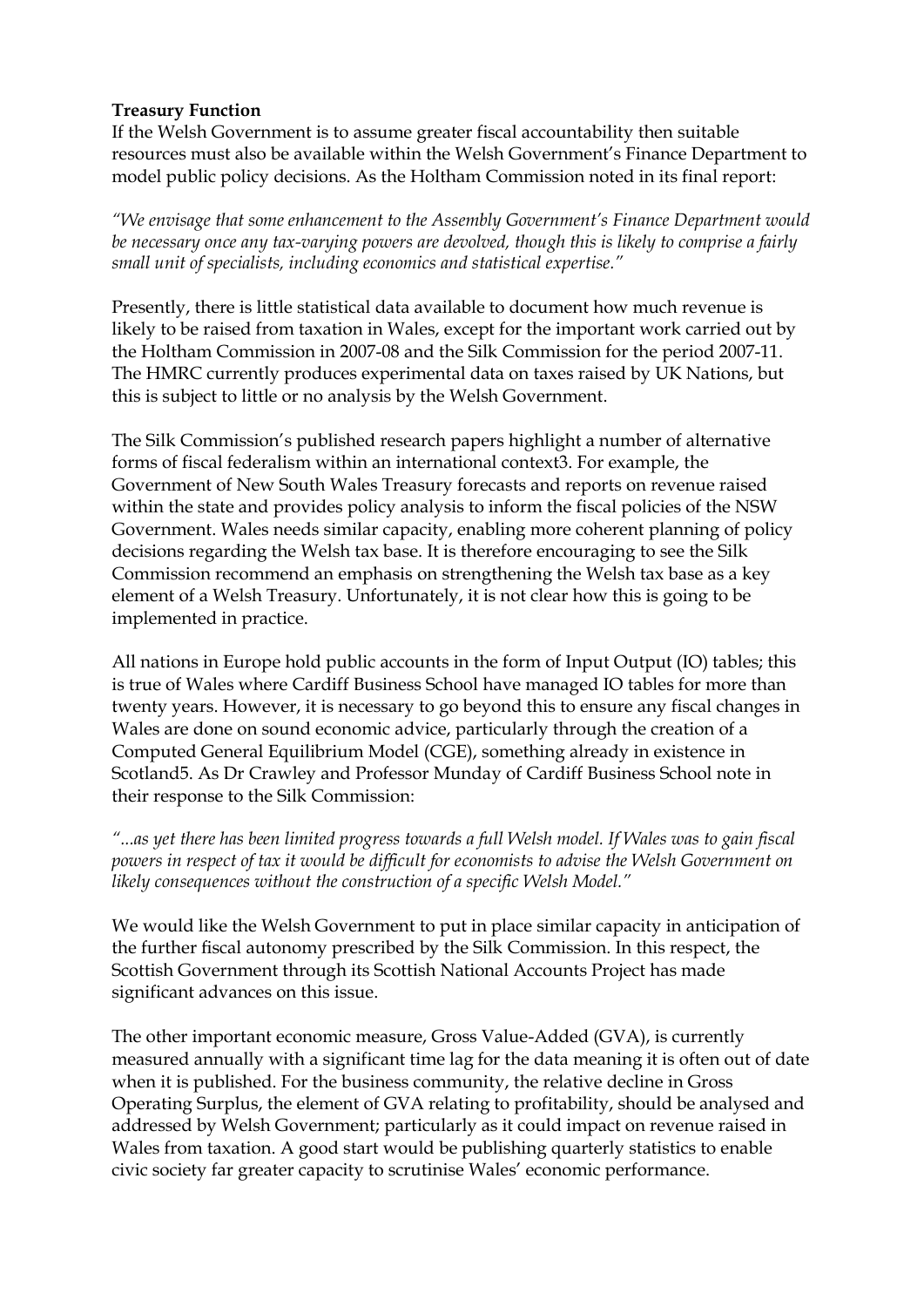Again the Scottish Government has made significant progress in this regard. SPICe also publishes a compendium of economic statistics with analysis against the Scottish Government's objectives Crucially, this includes analysis of exports to other parts of the UK, Europe and the rest of the world.

#### **Business Demography**

Business Demography is currently published annually and includes an element of analysis. The 2013 release has been postponed which is of concern to FSB Wales. FSB Wales uses this data to scrutinise the performance of Welsh Government policies, indeed FSB Wales feels that this data should be a key performance indicator in the Welsh Government Programme for Government.

Under proposal four of the current consultation, FSB Wales is concerned that there will be no future analysis on an annual basis of the birth, death and survival rates of firms in Wales. This would seriously damage the ability of external stakeholders to examine Welsh Government performance in encouraging an environment suitable for growth and jobs.

#### **Regional Economic and Labour Market Profiles**

FSB Wales does not agree with the proposal to reduce analysis of regional economic and labour market profiles from a monthly to a quarterly basis. This has the potential to undermine scrutiny of the Welsh Government's overarching aim of creating jobs and growth in the Welsh economy. Without regional analysis on a monthly basis, FSB Wales feels it will be difficult to track progress against this objective. FSB Wales also feels that in light of the Welsh Government's recently announced skills strategy, the analysis of employment conditions should be linked to the Welsh Government's Labour Market Intelligence gathering to provide a fuller picture of performance.

#### **Conclusion**

FSB Wales believes the Welsh Government requires more rigorous statistical analysis. This is particularly important as we move towards greater fiscal autonomy. The progress of the Wales Bill will undoubtedly place an emphasis on securing economic growth on the Welsh Government. This should be reflected in the statistical data collected, analysed and published by Welsh Government.

#### **The Federation of Small Businesses**

The FSB is non-profit making and non-party political. The Federation of Small Businesses is the UK's **largest campaigning pressure group** promoting and protecting the interests of the self-employed and owners of small firms. Formed in 1974, it now has **200,000 members across 33 regions and 194 branches**.

# **Lobbying**

Our lobbying arm - led by the Westminster Press and Parliamentary office - applies pressure on MPs, Government and Whitehall and puts the FSB viewpoint over to the media. The FSB also has Press and Parliamentary Offices in Glasgow, Cardiff and Belfast to lobby the devolved assemblies. Development Managers work alongside members in our regions to further FSB influence at a regional level.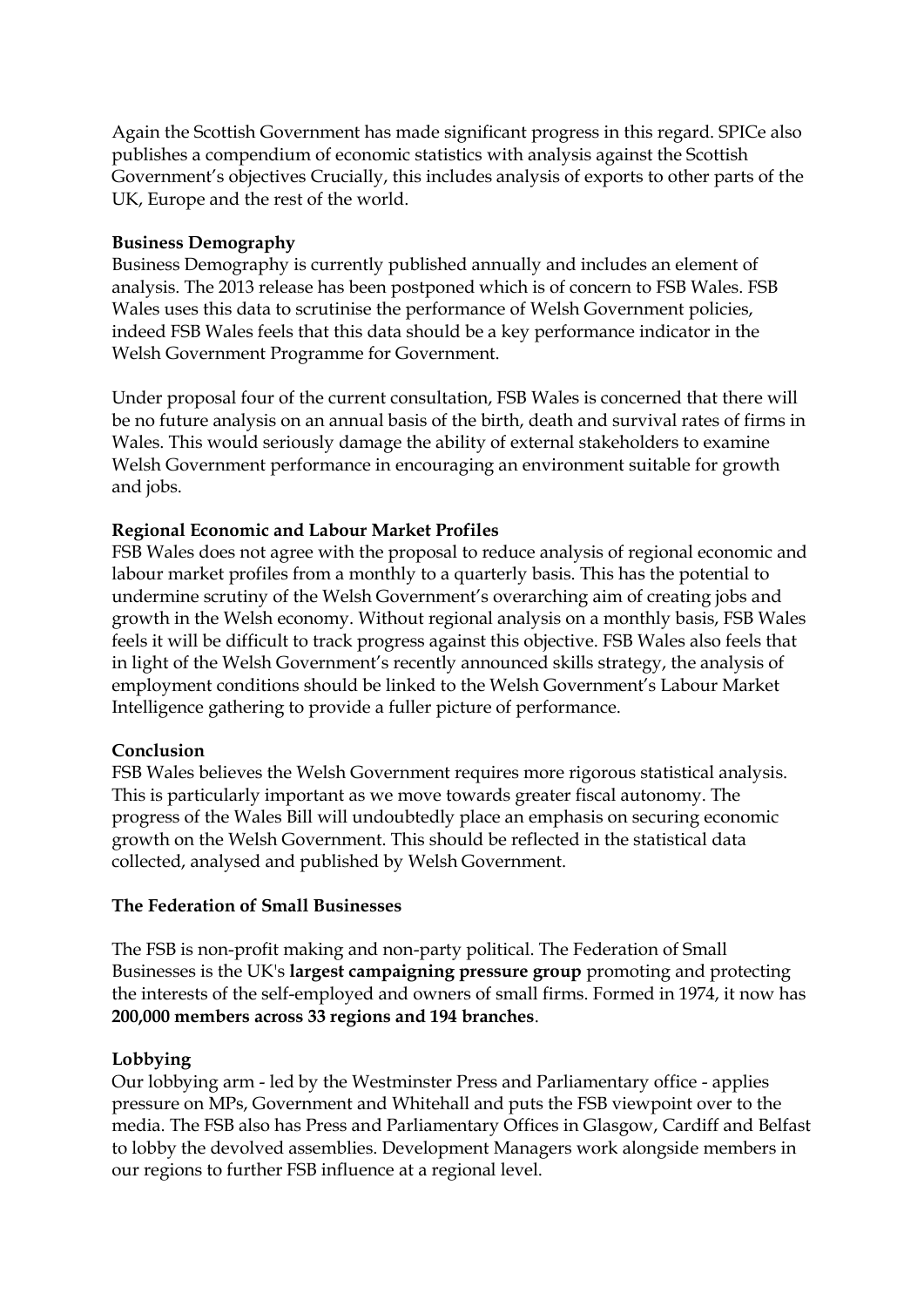#### **Member Benefits**

In addition, Member Services is committed to delivering a wide range of high quality, good value business services to members of the FSB. These services will be subject to continuing review and will represent a positive enhancement to the benefit of membership of the Leading Business Organisation in the UK.

### **Vision**

A community that recognises, values and adequately rewards the endeavours of those who are self employed and small business owners within the UK The Federation of Small Businesses is the trading name of the National Federation of Self Employed and Small Businesses Limited. Our registered office is Sir Frank Whittle Way, Blackpool Business Park, Blackpool, Lancashire, FY4 2FE. Our company number is 1263540 and our Data Protection Act registration number is Z7356876. We are a nonprofit making organisation and we have registered with the Information Commissioner on a voluntary basis.

#### **Associate Companies**

We have two associated companies, FSB (Member Services) Limited (company number 02875304 and Data Protection Act registration number Z7356601) and NFSE Sales Limited (company number 01222258 and Data Protection Act registration number Z7315310).

# <span id="page-30-0"></span>**20. Dai Morris, South Wales Fire and Rescue Service**

# **South Wales Fire and Rescue Service Consultation Response**

Feedback Questions:

1. We believe that the proposals will generally have a positive effect on our working practises. In particular the removal of duplication and the move to more community focussed data sets will enhance the picture painted and will improve the decision making at all levels. The move to more timely data provision will improve the value of the statistics and clearly the departure from raw data to further analysis and narrative will enhance the information further.

The reduction in the publication of the Deliberate Fire Data document from 1 to 2 years will have a small impact in terms of bench marking with our service colleagues in Mid & West and North Wales. However, when the publication dates are taken into account (latest version published Feb 2013 for 2011/12 data) the delay in the data contained within them can, and will normally be sourced directly through other channels. Therefore the extension to biannual publication is not seen as a large problem.

A major consideration for us moving forward is that the presentation of the data remains as simplistic as possible and the web site remains easy to navigate.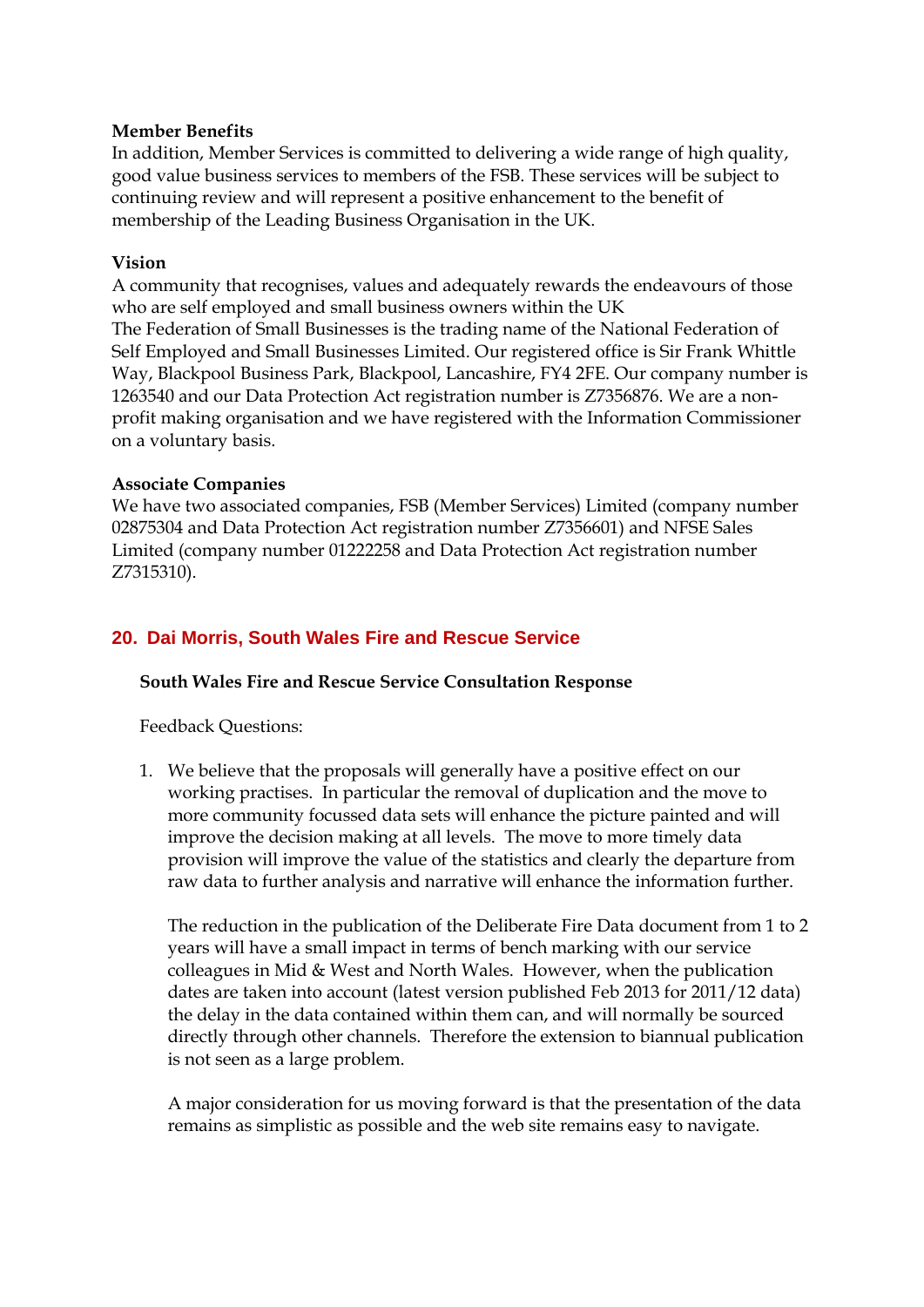- 2. We use data very much for bench marking and indentifying results and figures reported by our fire service colleagues across Wales. It is very much a source of statistics we use on a regular basis. In addition, we also use the site to reference figures and stats not normally available through Fire Service channels. For example, population counts, WIMD data, dwelling counts etc.
- 3. We believe the opening up of the data to be a major step forward and an improvement of service. When considering the frequency of statistical releases, as long as the main stakeholders are engaged and consulted and are content with any proposed changes there would be little point in investing time and effort in their compilation and publication.
- 4. South Wales Fire and Rescue Service are content that the Deliberate Fire Report publication period is extended to 2 years and have not identified any dependencies between it and any other statistical work we conduct.
- 5. Timeliness for us is a crucial aspect but understand that the Fire and Rescue data cannot be published until fully audited and authorised. We would ask that the data sets are published as timely as can possibly be achieved when considering all constraints.
- <span id="page-31-0"></span>6. Additional Comments:
	- a. Para 7.1 Fully support the proposal but would be interesting to know if any statistical partnering has been considered with the Welsh Data Unit and its web based outputs Info Base Cymru and LSB insight? The Data Unit appears to be involved in many Unitary Authorities through their Local service Boards and Single Integrated Plans etc?
	- b. Para 7.2 Fully supported
	- c. Para 7.3 Fully supported but would reiterate that the data that is made available is easily traceable and the site is kept as simple as possible in its functionality.
	- d. Para 7.4 Fully supported. The move to produce the Deliberate Fire report biannually is accepted. We believe the document provides first rate data but there is always a delay between what is contained within the document and the publication date. We fully understand the reason for this but where there is a need to review the data it would normally be sourced from other venues i.e. speaking directly with our Welsh Service colleagues.
	- e. Para 7.5 Fully supported. It is important that Stats Wales is able to provide additional and ad-hoc data on request. Whilst these requests may be fairly rare occurrences it is a vital form of support. We have requested priority information in the past and the support and response was first class.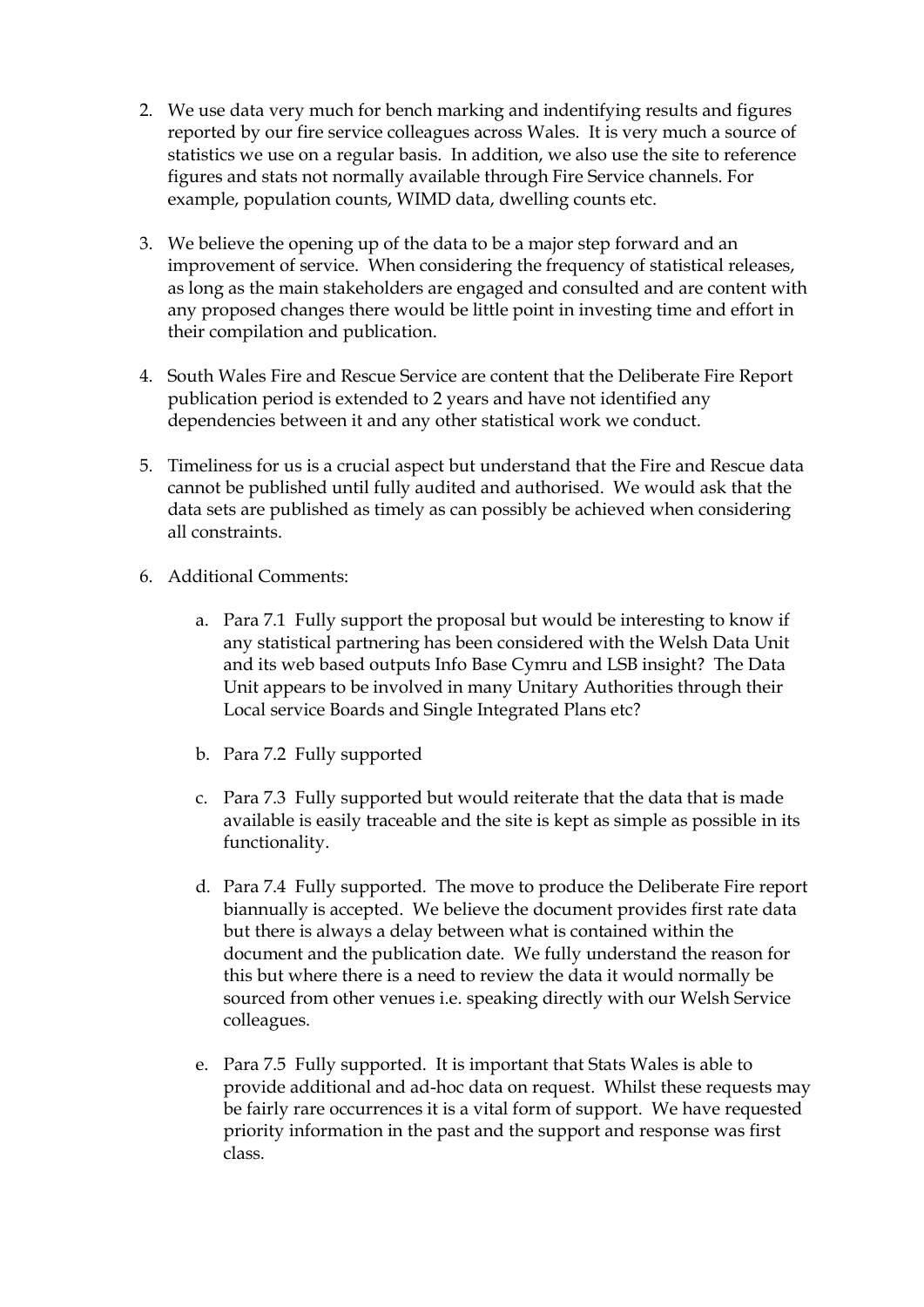# **21. Clive Noble, Conwy County Borough Council**

#### **Conwy Education Services Response to Consultation**

We do find the Stats 2 data useful as it feeds into the whole Wales data and we can then use this to judge ourselves against other authorities

We do not use the Stats 2 to analyse data, but use it to provide information to others as required about annual statistics and how we compare with other authorities.

We have an ICT system that allows us to get specific information out at any given time throughout the year, which is up to date. Whereas the Stats 2 data is on one day in January.

Many authorities including Conwy provide support for SEN pupils through delegation to schools and also directly from funding by the authority without a statement. Statements may be done away with before too long following the completion of the SEN reforms what is the proposal then for collating data?

The impact on us of not having the Stats 2 will be minimal

# <span id="page-32-0"></span>**22. Lesley Rees, Carmarthenshire County Council**

#### **Consultation on the Publication of Official Statistics**

#### **Proposal 1:**

There is duplication of data, therefore I agree with this proposal. If it is intended to signpost users directly to statistics on other official websites, then it would be useful to have a link directly to the documentation required. A link to the homepage of the website of ONS could prove to be a mammoth task of finding the relevant documentation required. There also needs to be clear data on HESA statistics.

#### **Proposal 2:**

It would be beneficial to be able to download the datasets from Stats Wales. Allowing more time for interpretation and analysis would also assist local authorities that are short staffed and do not have the capacity to analyse the information. There is a need for clear data on NEETs statistics on Stats Wales.

#### **Proposal 3:**

To be able to download the data from Stats Wales would be very useful, although the compendia publications are very well detailed and presented. However, if there is a one-stop shop for us to download the data then it would ensure that all local authorities are using comparable data.

#### **Proposal 4:**

Agree with this proposal, and agree that much of the bulletins which contain secondary data do not change from year to year, and being able to access the underlying data sets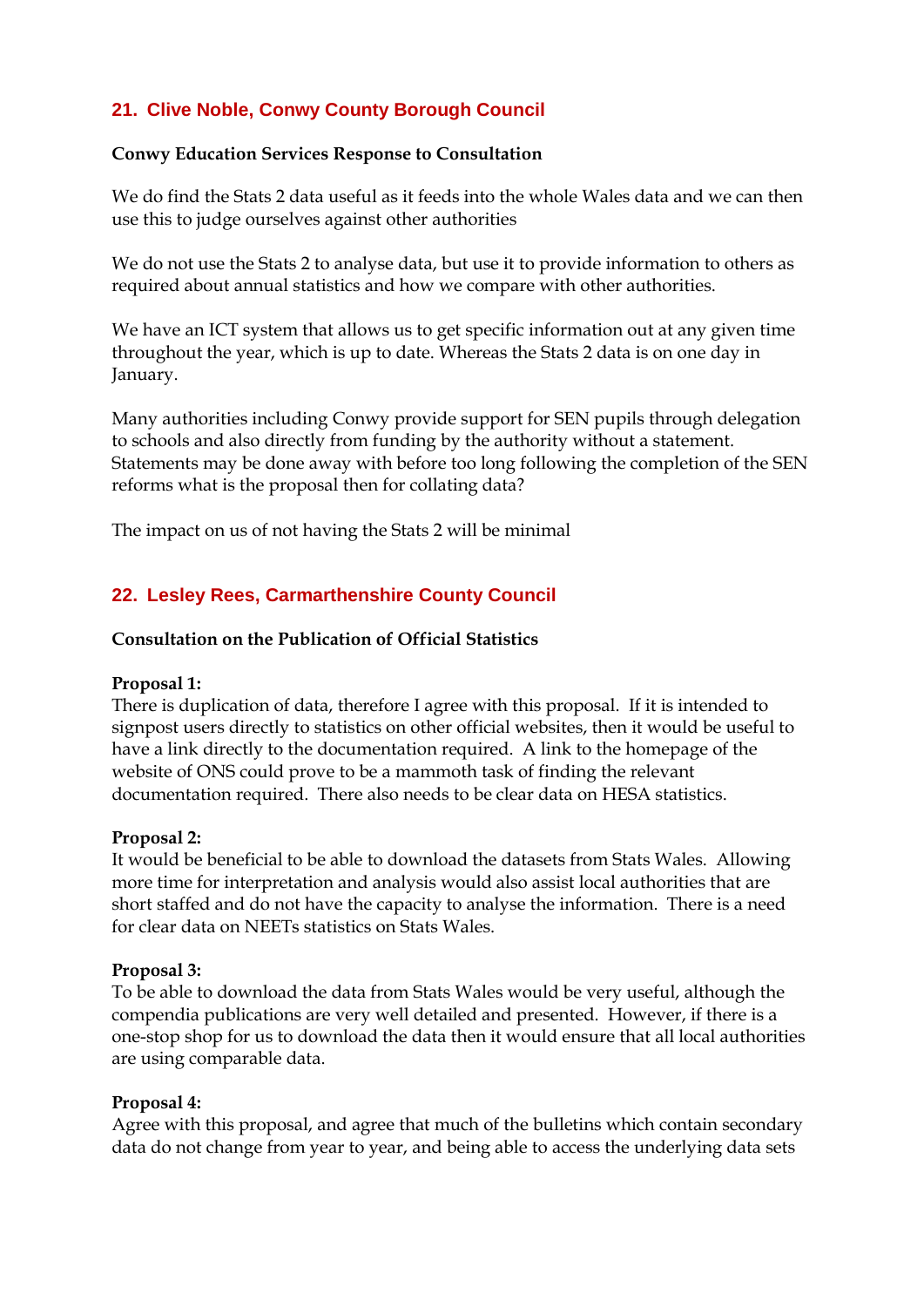when possible would be useful. Clear data on the gypsy and traveller count is required for Stats Wales.

#### **Proposal 5:**

This proposal may assist local authorities greatly in the current climate. Many experienced officers have been lost due to redundancies/early retirement and unfortunately these positions are being given up as efficiency savings. If Welsh Government can assist with ad-hoc requests for statistical information, it may ease the burden for some authorities.

Advance notification on when updates are available on Stats Wales for data would be beneficial in assisting us with meeting deadlines for any work that is being undertaken. It would also assist local authorities if the timescales of policies/strategies required by Welsh Government coincided with the relevant data being released.

# <span id="page-33-0"></span>**23. Rachel Richardson, Conwy County Borough Council**

Hi,

I am responding to the consultation: Proposals concerning the publication of official statistics on behalf of Conwy County Borough Council, Housing Services Department.

We would welcome the changes in Proposal 2, particularly the frequency and additional analysis of the new build and homelessness statistical release.

Under Proposal 4, we would welcome the review of the Gypsy Traveller Caravan Count. At present the twice yearly caravan count doesn't provide a robust evidence base of Gypsy Travellers in Conwy. It would be more beneficial to record caravans as and when encampments occur, this would help develop a clearer picture of the Gypsy Traveller community in the area.

Thank you,

# <span id="page-33-1"></span>**24. Jamie Thorburn, Ceredigion County Council**

We would broadly support the published proposals as a reasonable approach cutting down on duplication of other official data sources and on little-used publications whilst maintaining the topicality of key datasets.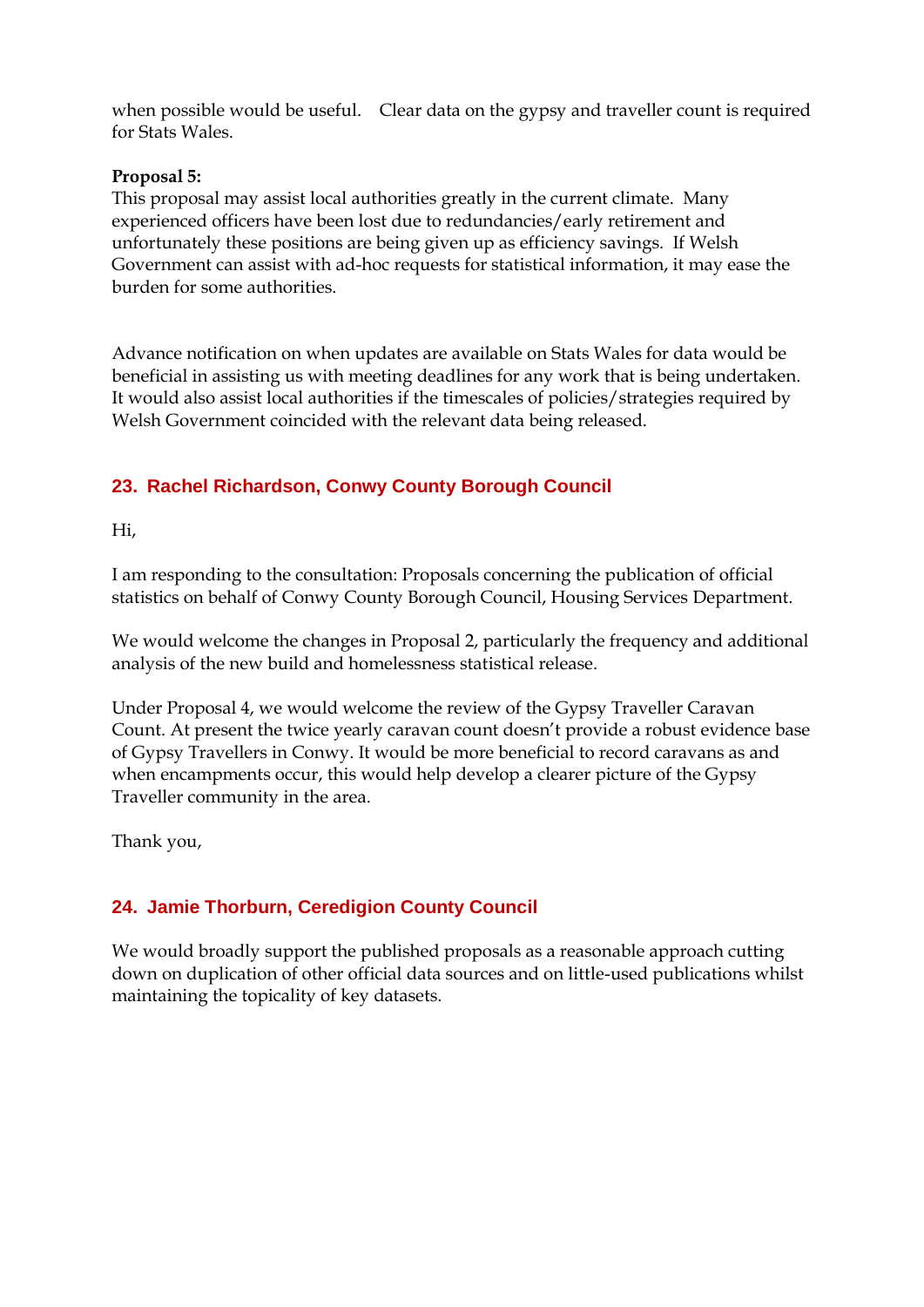# <span id="page-34-0"></span>**25. Sian Walton-Jones, Wrexham County Borough Council**

#### **Response to Consultation Document**

#### **Proposals concerning the publication of official statistics.**

Wrexham LA find the completion of the Stats2 Return extremely useful for the following reasons:-

- 1) The return is compulsory and therefore completed by all authorities across Wales.
- 2) The data is recorded on the same date in January and therefore provides consistency year on year – Wrexham LA always refer to the published number of pupils with a Statement of SEN.
- 3) The data is published and therefore enables authorities to compare data / number of pupils across Wales.
- 4) The return allows for data to be broken down into categories which enables LA's to monitor trends and target specific areas year on year.
- 5) All authorities across North Wales use the CAPITA ONE database to record pupils with a Statement of SEN and the Stats2 Return is generated using this system.
- 6) The First Release information collated following the Stats2 collection is very useful and informative.

To conclude, I feel that it is important at the current time for the Stats2 Return to continue in its current form. The collation of SEN statistics will have to change in the future dependent on SEN Reforms.

# <span id="page-34-1"></span>**26. Russell Watts, Vale of Glamorgan Council**

Stats Info Desk,

We would be grateful for feedback on our proposals, in particular on the following questions. **Annotated below**

What impact will these proposals have on your work?

**I think the proposals will generally improve the scope and access to relevant topics and providing internet navigation is straight forward should provide a more rewarding experience.**

What do you use the statistics for?

**I don't use all areas of the statistics but it raises awareness of what is out there and who produces what. The areas of data I usually get asked to access are generally in support of Planning and Transportation issues but there are times when I've had to delve into other less common areas in a more corporate role (Local Service Board – Business Intelligence Group) to assist in producing a Unified Needs Assessment for the Authority.**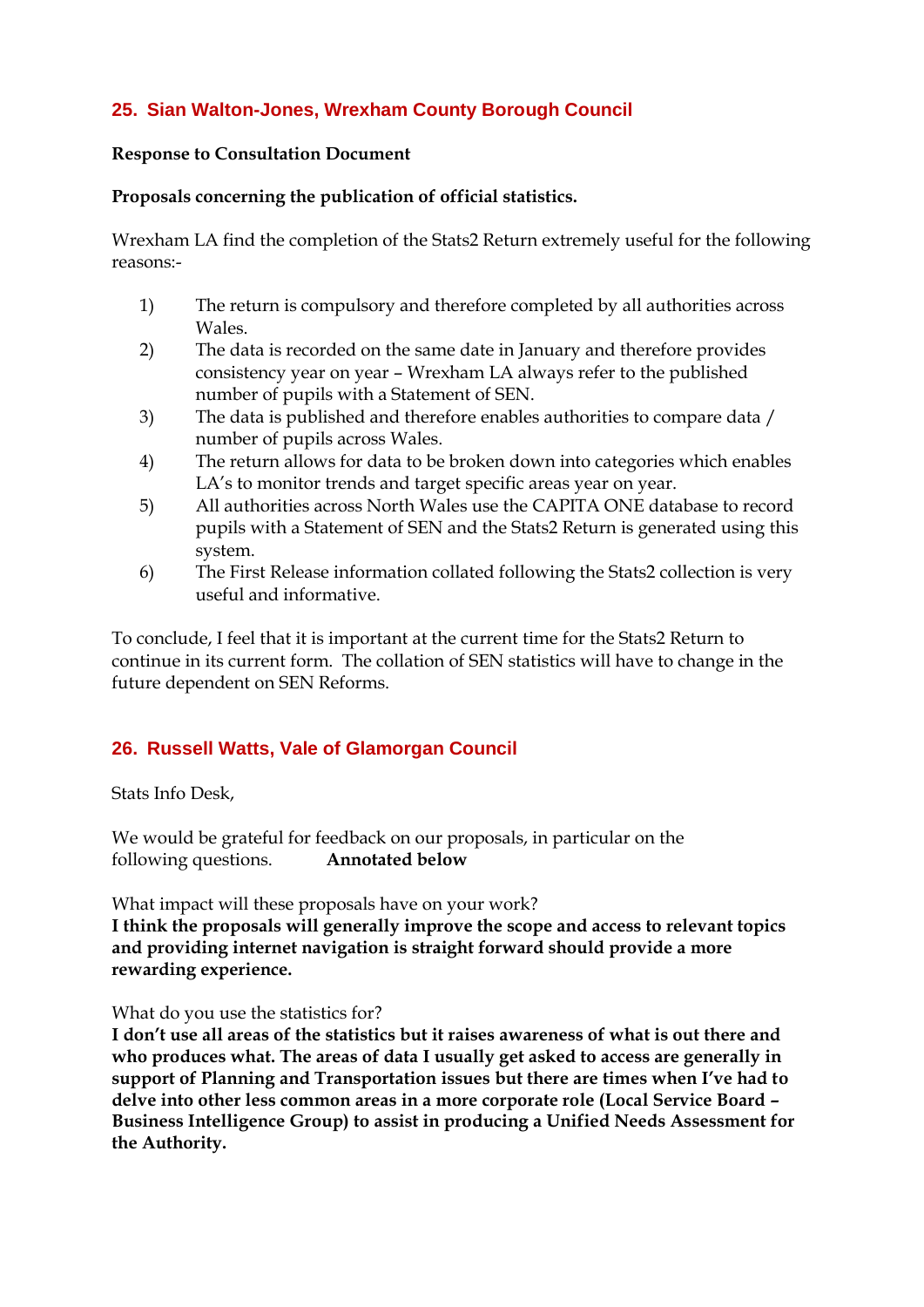Do you agree with the focus on making datasets available in an open format with more analytical - but less frequent - statistical releases? **Most definitely.**

Where we are proposing to stop or reduce the statistics that are available, are there dependencies between our statistics and your work that we have not considered? **None that I'm aware of.**

Are there particular issues of timing that we should consider when planning for reducing the frequency of statistics? **Nothing critical here**

# **Particularly in favour of Proposal 3**

# <span id="page-35-0"></span>**27. Roisin Willmott, Royal Town Planning Institute**

Dear Sir/Madam,

# **Response to: Proposals concerning the publication of official statistics**

Thank you for the opportunity to comment on the above consultation. The Royal Town Planning Institute (RTPI) is the largest professional institute for planners in Europe, representing some 23,000 spatial planners. RTPI Cymru represents the RTPI in Wales, with 1,100 members. The Institute seeks to advance the science and art of spatial planning for the benefit of the public. As well as promoting spatial planning, the RTPI develops and shapes policy affecting the built environment, works to raise professional standards and supports members through continuous education, training and development.

This response has been formed drawing on the expertise of the RTPI Cymru Policy and Research Forum which includes a cross section of planning practitioners from the private and public sectors and academia from across Wales.

The Welsh Government published its Draft Planning (Wales) Bill and Positive Planning: Proposals to Reform the Planning System in Wales Consultation on 4 December 2013 and

seeks views on how best to deliver planning services in the future. The draft Bill is likely to

bring significant changes to the planning system; and in relation to this consultation there are proposals relating to measuring the performance of Local Planning Authorities (LPAs). In turn the proposals for the planning system are likely to be effected by the issues set out in this consultation; it is important that the two consultations are brought together to ensure there is complementarity between the final proposals.

We welcome the reference in the consultation to the Future Generations Bill and the commitment to "considering the requirement for supporting indicators" (p7). There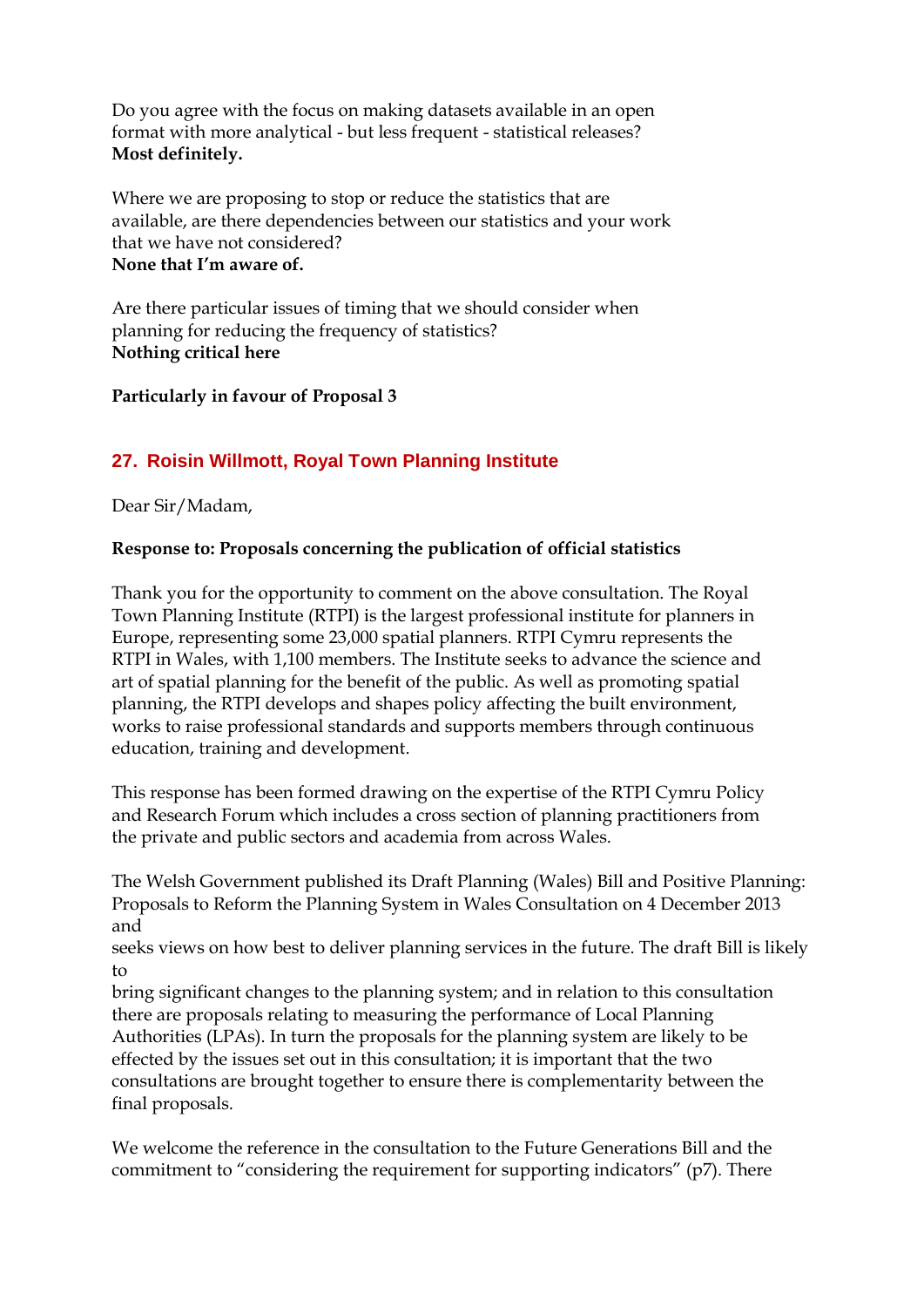are a number of other Bills set out in the Legislative Programme that should also be monitored throughout their progression through the National Assembly for Wales. This includes the Planning (Wales) Bill, Housing (Wales) Bill, and Environment Bill.

We note there is no reference to statistics in relation to the Welsh Language. RTPI Cymru is concerned that future approaches to statistics being mooted, including the proposals to the Census, would reduce the quality of information on the Welsh language.

# <span id="page-36-0"></span>**28. Welsh Statistical Liaison Committee – March 2014 meeting**

Discussion held at the March 2014 meeting of the Welsh Statistical Liaison Committee, a key consultative committee to the Welsh Government on official statistics.

# **General comments**

WSLC broadly agreed with the proposals we have put forward. Some stated they had not formally responded to the consultation because they had no concerns to raise.

It was asked whether we would undertake a review later down the line, after the proposals in the consultation had been implemented; and if it would be possible for users to make a case to revert changes later if needed. GJ stated that we continuously review our activity to ensure user needs are met but agreed that we would give particular attention to reviewing these proposals over time.

GJ explained an initial response to the consultation will be issued by the end of April. A more in-depth response will be included as part of the KAS Evidence Plan, to be published end of May/beginning of June.

# **Proposal 1 –** *To build on our collaborative community with partner organisations and remove duplication in the publication of official statistics*

It was asked how we will be assuring the quality of data published by our arm's length bodies on StatsWales. GJ responded that is was a risk we were aware of but that ultimately the arm's length bodies will be accountable for the quality of their data.

It was queried whether we would still be publishing FE / HE data on StatsWales or whether we would just be signposting using to the HESA website. GJ explained a mixed approach would be taken but we would be publishing Wales data on StatsWales that could not be easily acquired from HESA (for example data on Welsh domicile students).

### **Proposal 2 –** *To allow more time for value added interpretation and analysis, where appropriate we will publish datasets through StatsWales, preferably in a more timely fashion and with user support, whilst reducing the number of routine monthly and quarterly statistical outputs.*

It was pointed out that WSLC members were in general more interested in the underlying data so would generally be in support of a move towards publishing data on StatsWales (as long as it was accessible). The point was raised that other users may find the bulletins more useful and it was asked whether these types of user had been properly consulted.